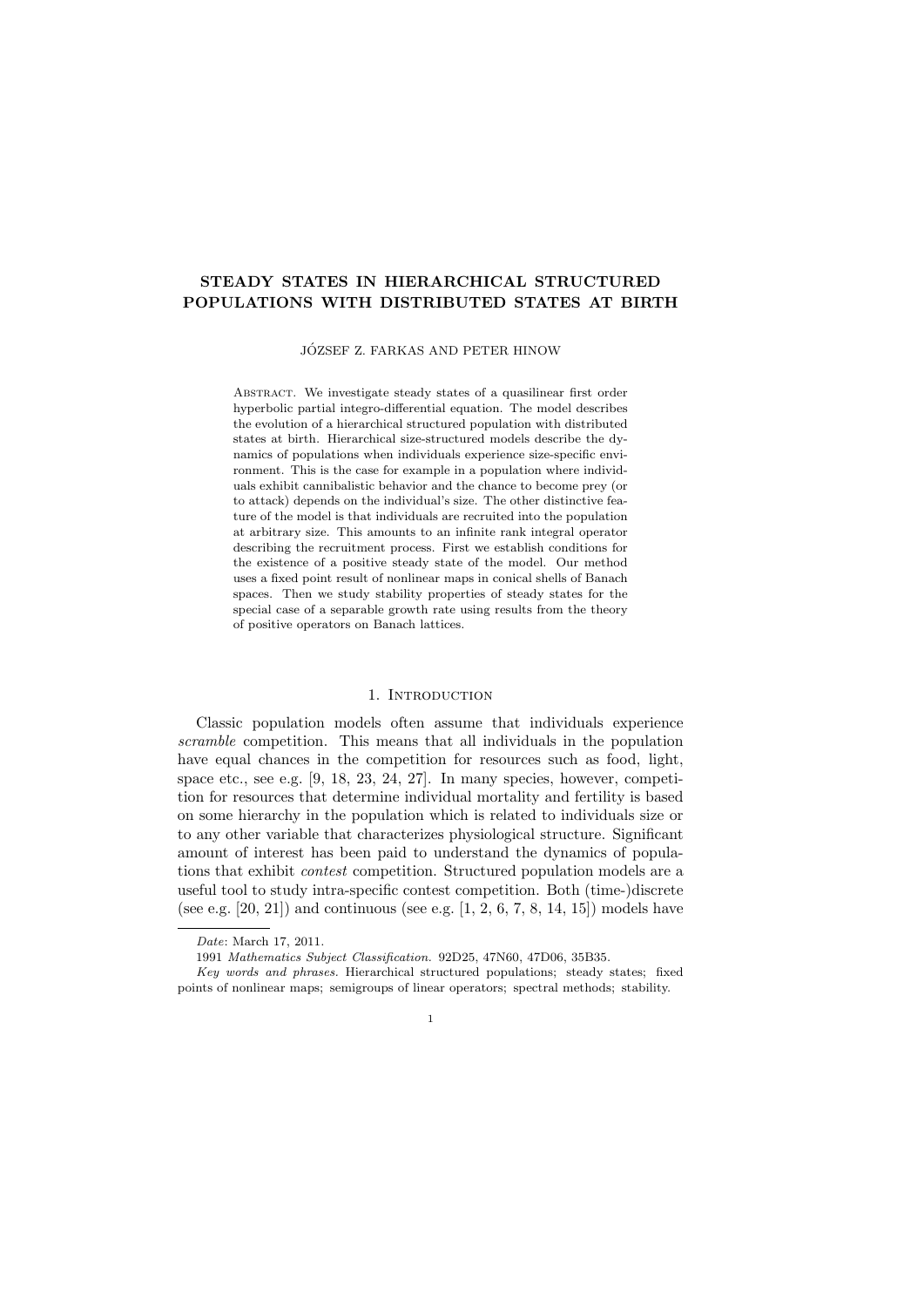been formulated and analysed to this end. Most of the nonlinear models in the literature incorporate environmental feedback through some form of density dependence in the vital rates. Our goal in this paper is to carry out a qualitative analysis of a continuous model which incorporates quite general nonlinearities.

We study the following quasilinear partial integro-differential equation

$$
\frac{\partial}{\partial t}p(s,t) + \frac{\partial}{\partial s}(\gamma(s,P(t))p(s,t)) = -\mu(s,E(s,p))p(s,t) \n+ \int_0^m \beta(s,y,E(y,p))p(y,t) dy, \quad (1.1)
$$

$$
\gamma(0, P(t))p(0, t) = 0,
$$
\n
$$
\zeta^{s}
$$
\n(1.2)

$$
E(s, p) = \alpha \int_0^s w(r)p(r, t) dr + \int_s^m w(r)p(r, t) dr,
$$
\n(1.3)

$$
P(t) = \int_0^m \kappa(s) p(s, t) \, \mathrm{d}s,\tag{1.4}
$$

with the initial condition

$$
p(s,0) = p_0(s).
$$

This model describes the long term dynamics of a population of a sufficiently large size living in a closed habitat. The function  $p = p(s, t)$  denotes the density of individuals of size (or other developmental stage)  $s$  at time  $t$ . It is assumed that individuals may have different sizes at birth and therefore  $\beta(s, y, \cdot)$  denotes the rate at which individuals of size y "produce" individuals of size s. Hence the non-local integral term in Equation  $(1.1)$ represents the recruitment of individuals into the population.  $\gamma$  denotes the size-specific growth rate, while  $\mu$  stands for the mortality rate. We assume that individual growth is also regulated by a weighted population size  $P$ , for example due to competition. Mortality however, depends on the sizespecific environment  $E$ , for example due to cannibalism. The parameter  $\alpha$  is related to the strength of the hierarchy in the population. We note that if  $\alpha = 1$  our model reduces to the scramble competition model that in the special case  $\kappa \equiv w \equiv 1$  was considered in [12]. We make the following general assumptions on the model ingredients

$$
\mu \in C^1([0, m] \times [0, \infty)), \quad \beta \in C^1([0, m] \times [0, m] \times [0, \infty)),
$$
  

$$
\gamma \in C^2([0, m] \times [0, \infty)), \quad w, \kappa \in L^{\infty}(0, m),
$$
  

$$
\beta, \alpha, w, \mu \ge 0, \quad \gamma, \kappa > 0.
$$
 (1.5)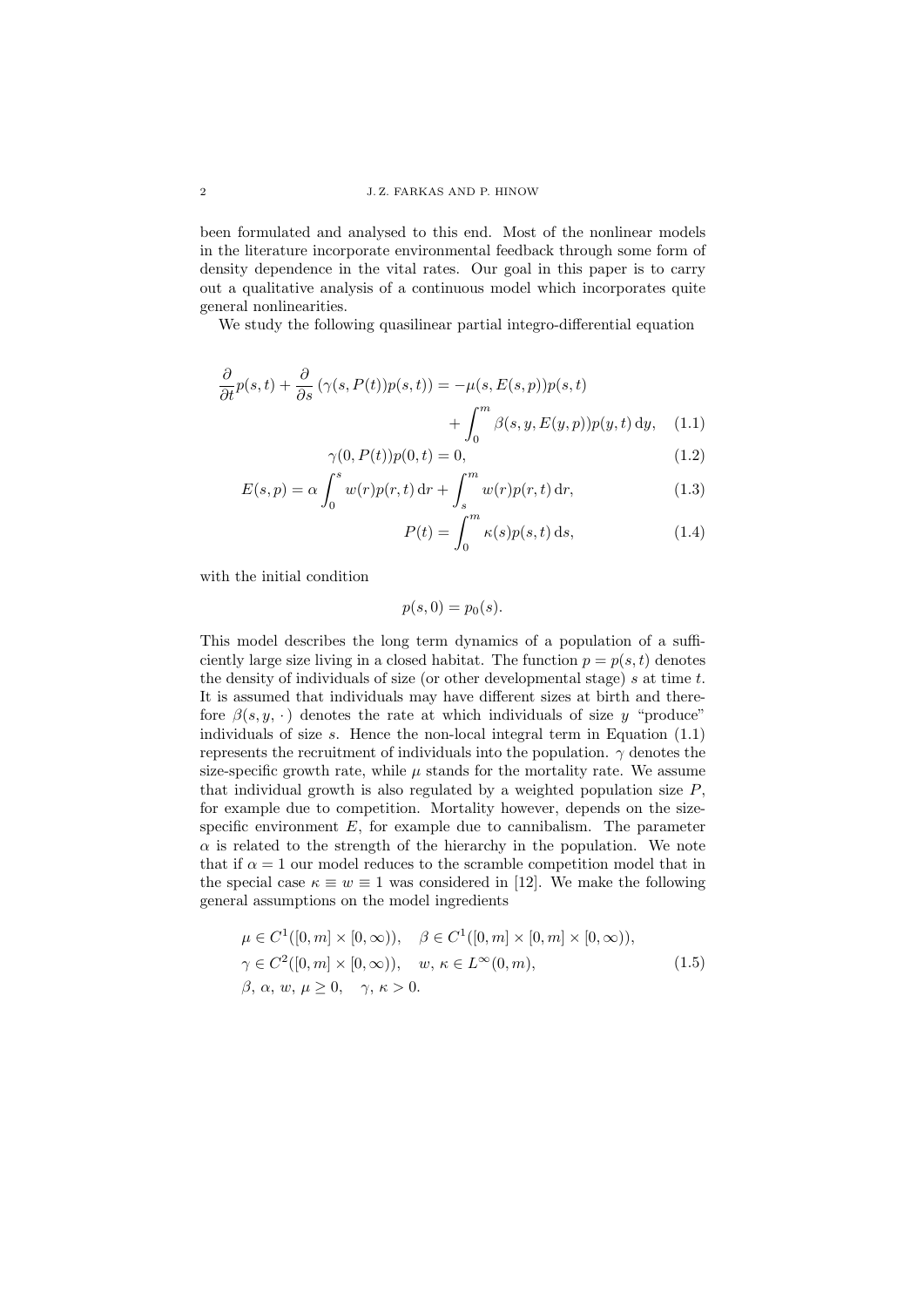Notice that we make no requirement that  $\beta(s, y, E(y, p)) = 0$  if  $y < s$ although this seems natural from a biological point of view. In the remarkable paper [7], Calsina and Salda˜na studied well-posedness of a very general size-structured model with distributed states at birth. They established global existence and uniqueness of solutions using results from the theory of nonlinear evolution equations. Model  $(1.1)-(1.4)$  is a special case of the general model treated in [7], however, in [7] qualitative questions were not addressed. In contrast to [7], our paper focuses on the existence and local asymptotic stability of equilibrium solutions of system (1.1)-(1.4) with particular regards to the effects of the distributed states at birth (previously we addressed simpler models without hierarchical structure in [12, 14, 15]). Earlier, in [19] Henson and Cushing studied continuous age-structured hierarchical models. They compared models with scramble versus contest competition for a limited resource. In particular the equilibrium levels for the two modes of competition were analyzed. Crucially however, the models in [19] incorporate vital rates that do not depend explicitly on the structuring variable.

In Section 2, we will establish conditions for the existence of positive steady states of our model. The question of the existence of non-trivial steady states is difficult mainly for two reasons. Firstly, due to hierarchy in the population related to individual size, individual mortality and fertility depend on the size specific environment  $E$ . This environmental feedback yields an infinite dimensional nonlinearity in the model equations, in contrast to Gurtin-MacCamy type models [18], where the vital rates depend on a weighted total population size, or on a finite number of such variables. Secondly, as individuals may be recruited into the population at all possible sizes, a recruitment operator of infinite rank arises. This means that the steady state equation cannot be solved explicitly. In [12] we overcame this issue for a simpler model where the model ingredients only depended on the total population size by using results from the spectral theory of positive operators. Unfortunately this approach cannot be extended to the model considered here. Therefore we devise a different approach, based on fixed point results for nonlinear maps in conical shells of a Banach space, see [4, 10]. This approach was used before to treat age-structured models (also with diffusion), see [24, 26], where every individual enters the population at a single state, namely at age zero. The method is based on the construction of an appropriate nonlinear map that requires the implicit solution of the steady state equation. However, the solution of the steady state equation of our model is not available. Therefore we need to construct an appropriate sequence of recruitment processes of finite rank for which we can solve the corresponding steady state problems. Then we show that the steady states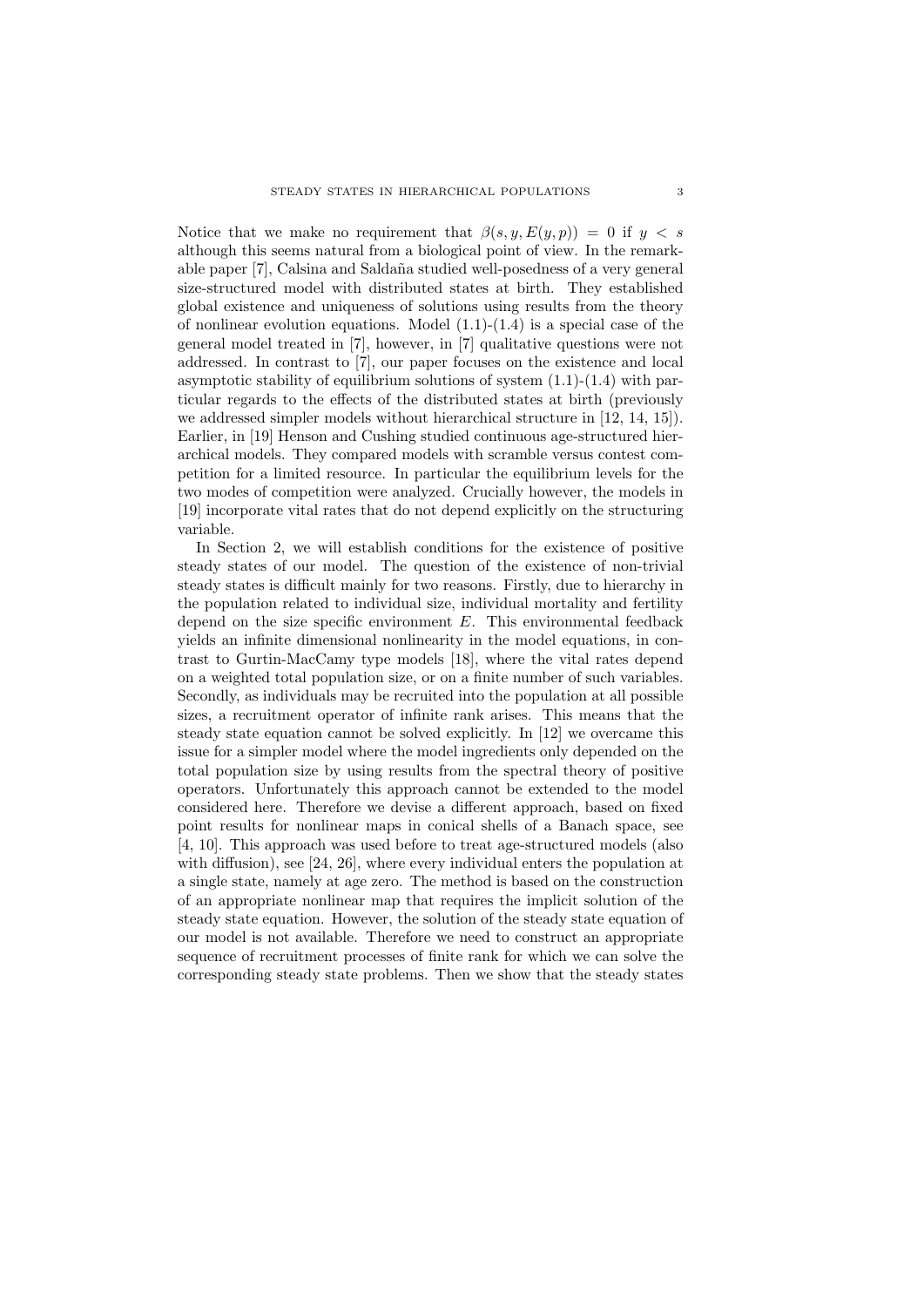constructed from the fixed points of the sequence of the nonlinear maps, have actually a convergent subsequence and we show that the limit point is actually a steady state of the original problem (1.1)-(1.4).

In Section 3 we focus on the asymptotic behavior of the model. A positive quasicontraction semigroup describes the evolution of solutions of the system linearized at an equilibrium solution. We establish a regularity property of the governing linear semigroup in Proposition 3.7 that allows in principle to address stability questions of positive equilibrium solutions of  $(1.1)-(1.4)$ . However, even the point spectrum of the linearized semigroup generator cannot be characterized explicitly via zeros of an associated characteristic function. This is because the eigenvalue equation cannot be solved explicitly due to the infinite dimensional nonlinearity in the original model and the very general recruitment process. We will overcome this issue by using compact positive perturbations of the semigroup generator and rank one perturbations of the general recruitment term. This allows us to arrive at stability/instability conditions for the steady states of our model.

### 2. Existence of positive equilibrium solutions

In this section we will discuss the existence of steady states of model (1.1)-(1.4). We define the nonlinear operator

$$
\Psi: W^{1,1}(0,m) \to L^1(0,m)
$$

by

$$
\Psi(q) = \frac{\partial}{\partial s} \left( \gamma(s, Q) q(s) \right) + \mu(s, E(s, q)) q(s) - \int_0^m \beta(s, y, E(y, q)) q(y) \, dy,
$$
\n(2.6)

where

$$
Q = \int_0^m \kappa(s) q(s) \, \mathrm{d}s.
$$

It is clear that  $p_* \in W^{1,1}(0,m)$  is a steady state of  $(1.1)-(1.4)$  if and only if  $\Psi(p_*) = 0$  and  $p_*(0) = 0$ .

Our aim here is to apply a fixed point result, see e.g. Theorem 12.3 in [4] or Theorem A in [24]. Its proof uses the Leray-Schauder degree theory for compact perturbations of the identity in infinite dimensional Banach spaces.

**Theorem 2.1.** Let  $(X, \|\cdot\|_X)$  be a Banach space,  $\mathcal{K} \subset \mathcal{X}$  a closed convex cone and  $\mathcal{K}_r = \mathcal{K} \cap B_r(0)$ , where  $B_r(0)$  denotes the ball of radius r centered at the origin. Let  $\Phi : \mathcal{K}_r \to \mathcal{K}$  continuous such that  $\Phi(\mathcal{K}_r)$  is relatively compact. Assume that

(1)  $\Phi x \neq \lambda x$  for all  $||x||_{\mathcal{X}} = r, \lambda > 1.$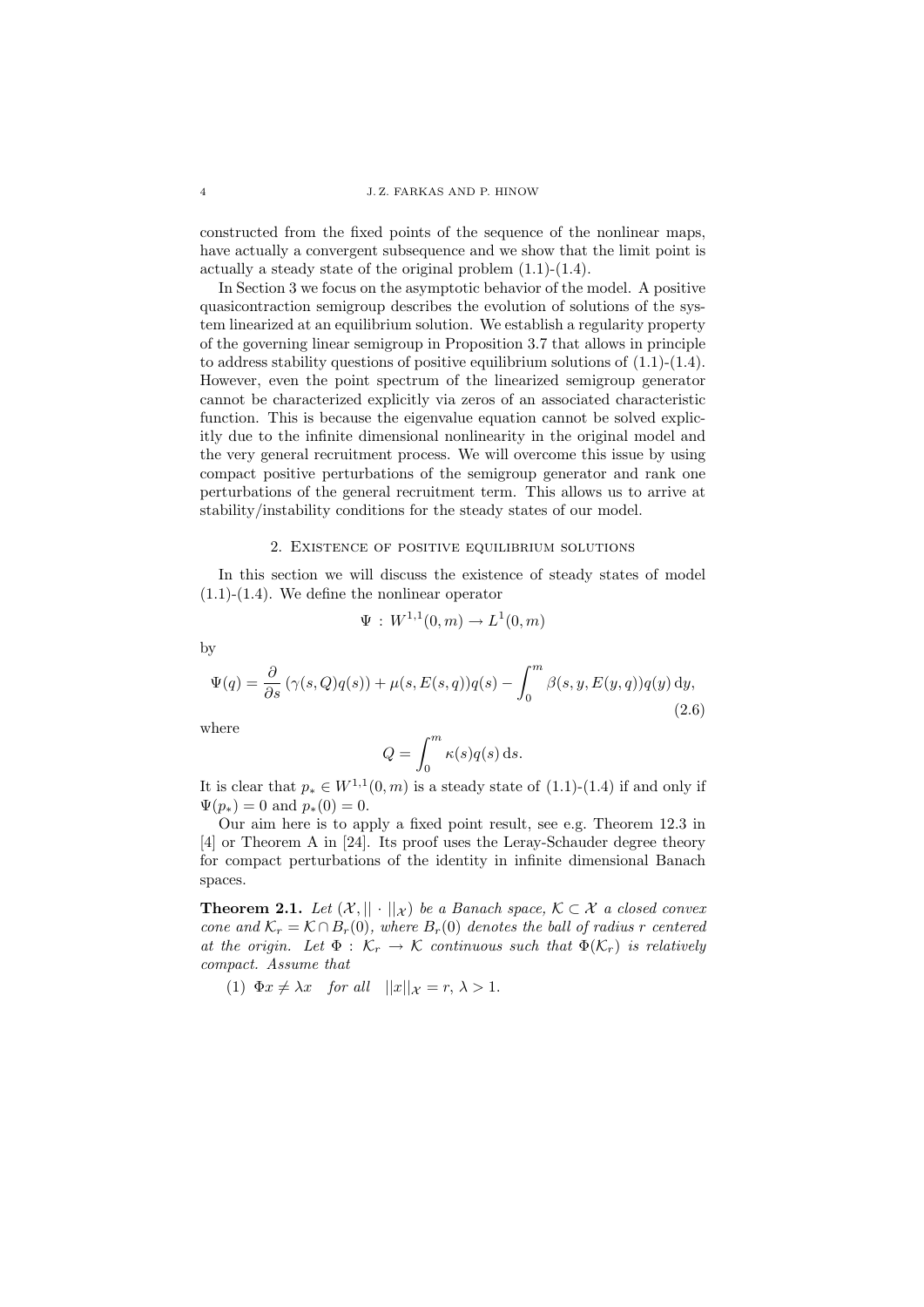(2) There exists a 
$$
\rho \in (0, r)
$$
 and  $k \in \mathcal{K} \setminus \{0\}$  such that

$$
x - \Phi x \neq \lambda k \quad \text{for all} \quad ||x||_{\mathcal{X}} = \rho, \ \lambda > 0.
$$

Then  $\Phi$  has at least one fixed point  $x_*$  in the shell

$$
\mathcal{S}_{\rho,r} = \{ x \in \mathcal{K} \, : \, \rho \le ||x||_{\mathcal{X}} \le r \}.
$$

2.1. The case of a separable fertility function. First we show in Theorem 2.2 that for a finite rank fertility process the problem admits a positive steady state under biologically meaningful conditions on the model ingredients. Later we treat the general case in Theorem 2.3.

Theorem 2.2. Assume that

$$
\beta(s, y, E(y)) = \sum_{j=1}^{l} \beta_j(s) \bar{\beta}_j(y, E(y))
$$
\n(2.7)

with continuous functions  $\beta$ ,  $\bar{\beta}$  and there exists a  $j \in \{1, ..., l\}$  such that

$$
\int_0^m \bar{\beta}_j(s,0) F_j(s,0,0) \, \mathrm{d}s > 1,\tag{2.8}
$$

where **0** is the zero function and

$$
F_j(s, E(s), P) = \int_0^s \exp\left\{-\int_x^s \frac{\mu(r, E(r)) + \gamma_s(r, P)}{\gamma(r, P)} dr\right\} \frac{\beta_j(x)}{\gamma(x, P)} dx.
$$

Let  $F$  be a bounded and measurable function that satisfies

$$
F(s, H(s), P) \ge F_j(s, H(s), P)
$$

for all j,  $s \in [0, m]$ ,  $H \in L^1_+(0, m)$  and  $P > 0$ , and c be a constant such that

$$
\kappa(s) \ge c \sum_{k=1}^{l} \bar{\beta}_k(s, H(s)).
$$
\n(2.9)

Suppose that there exists an  $R > 0$  such that for all  $(H, P) \in L^1_+(0, m) \times \mathbb{R}_+$ with  $||H||_{L^1} + P > R$  we have

$$
\int_0^m \kappa(s) F(s, H(s), P) \, \mathrm{d}s \le c. \tag{2.10}
$$

Then the model (1.1)-(1.4) admits a positive steady state  $p_*$ .

#### Proof.

Let  $\mathcal{X} = L^1(0,m) \oplus l^1$  with norm  $|| \cdot ||_{\mathcal{X}} = || \cdot ||_{L^1} + || \cdot ||_{l^1}$ . We will use the notation  $x = (H, \mathbf{P})$ , where  $H \in L^1(0, m)$  and  $\mathbf{P} \in l^1$  or  $x = (H, P^0, \mathbf{P}')$ where  $P^0$  is just the first component of **P** and  $P' = (P^1, P^2, \dots)$ . We consider elements of  $\mathbb{R}^n$  to be in  $l^1$  by the trivial embedding. We denote by  $\mathcal{K} = (L^1(0,m) \oplus l^1)_{+}$  the positive cone of X which is closed and convex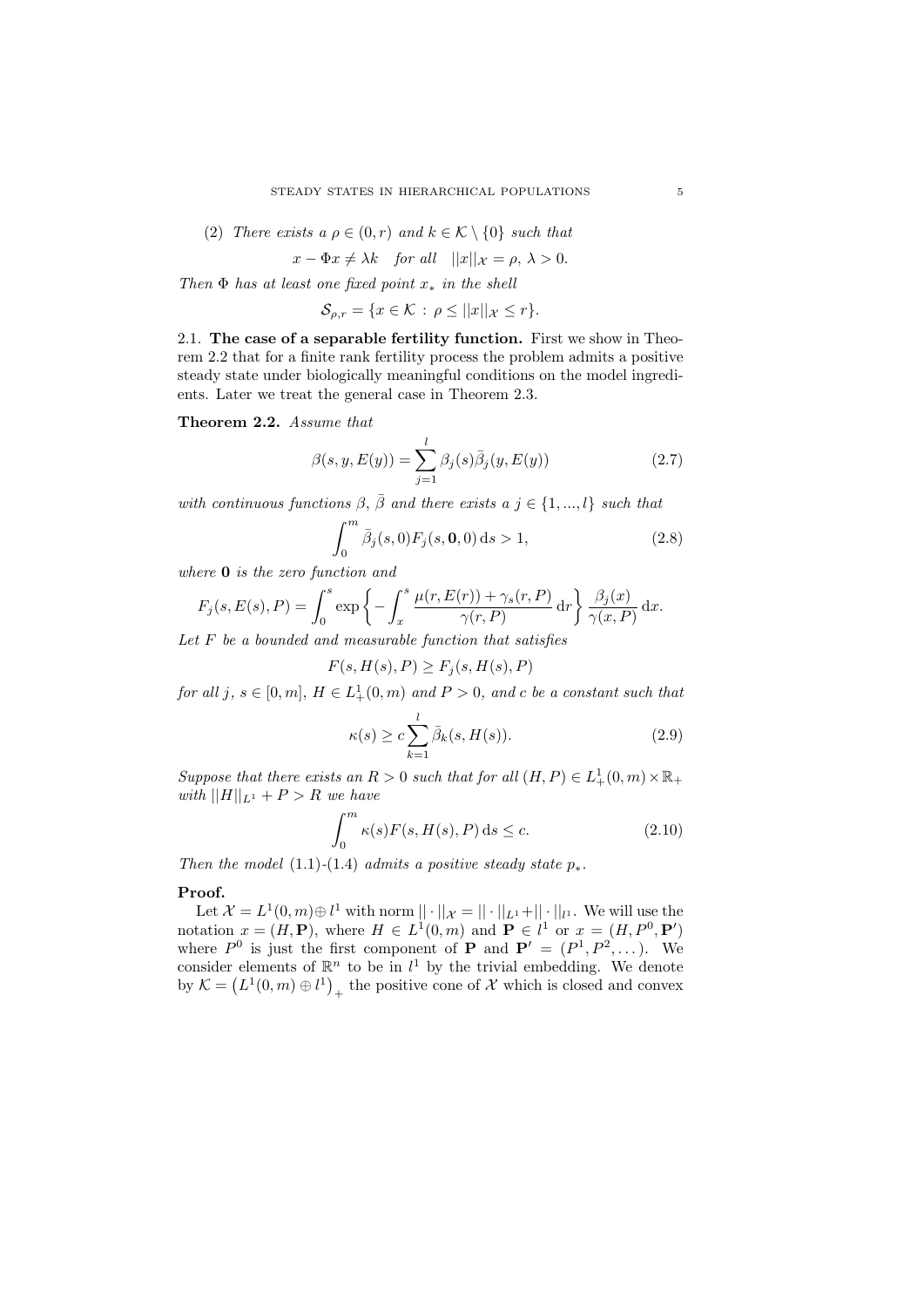and denote  $\mathcal{K}_r = \mathcal{K} \cap B_r(0)$ , where r has yet to be chosen. Without loss of generality we may assume that the indices have been assigned such that condition (2.8) holds for  $j = 1$ .

We note that for a fertility function  $\beta$  of the form (2.7) the non-trivial time independent solution of model  $(1.1)-(1.4)$  can be found (if it exists) as

$$
p_*(s) = \sum_{j=1}^{l} P_*^j F_j(s, E_*(s), P_*^0),
$$
\n(2.11)

where

$$
P_*^j = \int_0^m \bar{\beta}_j(s, E_*(s)) p_*(s) ds, \quad j \in \{1, ..., l\},
$$
  
\n
$$
E_*(s) = \alpha \int_0^s w(r) p_*(r) dr + \int_s^m w(r) p_*(r) dr,
$$
  
\n
$$
P_*^0 = \int_0^m \kappa(s) p_*(s) ds.
$$
\n(2.12)

We define a nonlinear map  $\Phi^l : \mathcal{K}_r \to \mathcal{K}$  by  $\Phi^l = (\Phi_1^l, \Phi_2^l)$ , where

$$
\Phi_1^l(H, \mathbf{P})(s)
$$
\n
$$
= \sum_{j=1}^l P^j \left( \alpha \int_0^s w(r) F_j(r, H(r), P^0) \, dr + \int_s^m w(r) F_j(r, H(r), P^0) \, dr \right),
$$
\n
$$
\Phi_2^l(H, \mathbf{P}) = \left( \sum_{j=1}^l P^j \int_0^m \kappa(s) F_j(s, H(s), P^0) \, ds,
$$
\n
$$
\sum_{j=1}^l P^j \int_0^m \bar{\beta}_1(s, H(s)) F_j(s, H(s), P^0) \, ds, \dots,
$$
\n
$$
\sum_{j=1}^l P^j \int_0^m \bar{\beta}_l(s, H(s)) F_j(s, H(s), P^0) \, ds, 0, \dots \right).
$$

Although at this moment we consider only a single fertility function  $\beta$ (namely the finite sum of separable functions from equation (2.7)), we use the superscript notation  $\Phi^l$  in anticipation of a sequence of such maps that we shall employ in the proof of Theorem 2.3 below. Note that  $\Phi_1^l(H, \mathbf{P}) \geq 0$ and since

$$
(\Phi_1^l)'(H, \mathbf{P})(s) = \sum_{j=1}^l P^j(\alpha - 1)w(s)F_j(s, H(s), P^0),
$$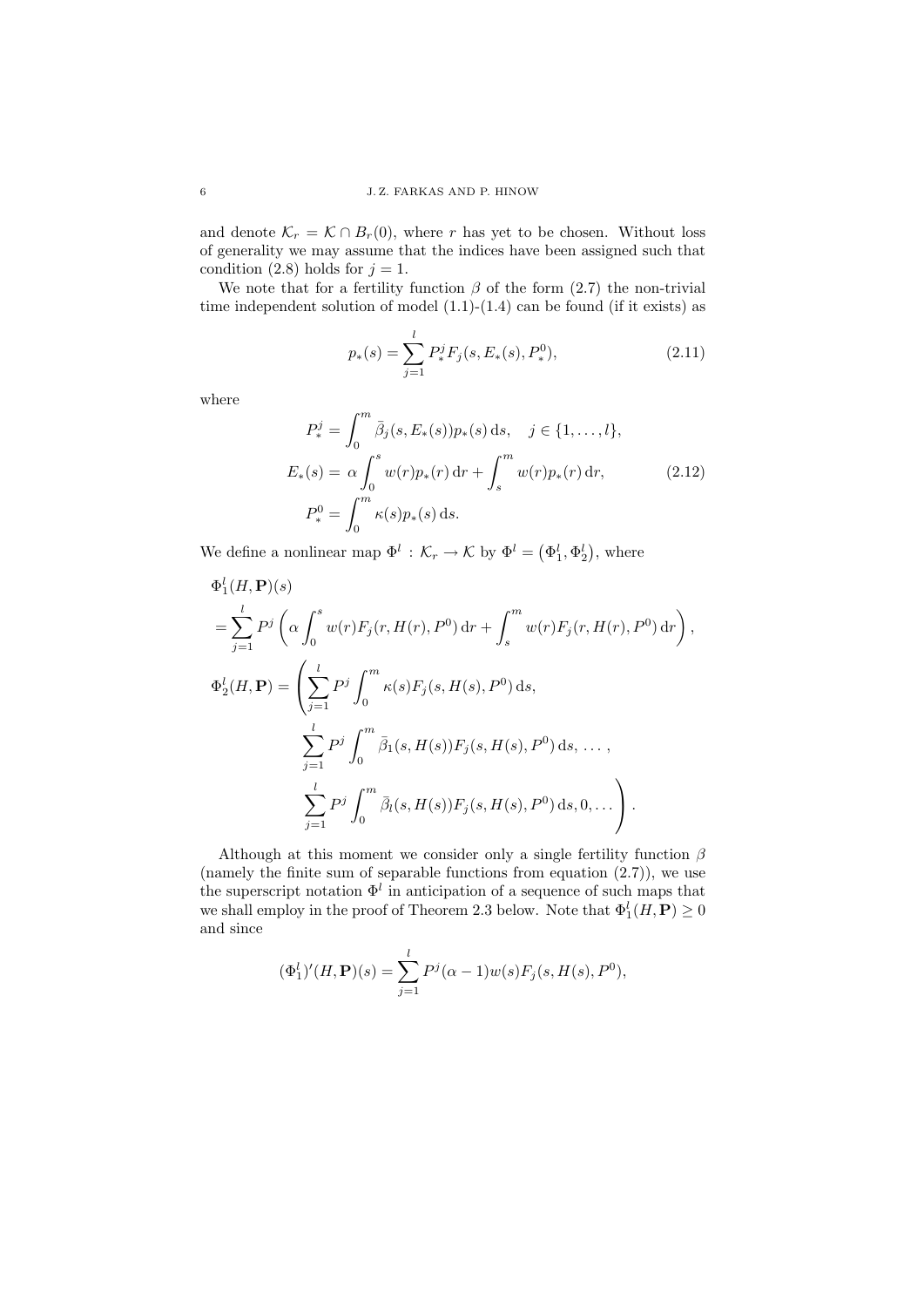also  $\Phi_1^l(H, \mathbf{P}) \in W^{1,1}(0,m)$ . Likewise  $\Phi_2^l(H, \mathbf{P}) \geq 0$  and the nonzero entries of  $\Phi_2^l(H, \mathbf{P})$  are in  $\mathbb{R}^{l+1}_+$ . Thus  $\Phi$  maps indeed into K and has a relatively compact image. It can be seen that  $(E_*, \mathbf{P}_*) \in \mathcal{K}_r$  is a fixed point of the nonlinear map  $\Phi^l$  if and only if the function  $p_*$  defined via equations (2.11)- $(2.12)$  is a steady state of problem  $(1.1)-(1.4)$ .

Assume now that for  $(H, P^0, \mathbf{P}') \in \mathcal{K}_r$  such that

$$
|| (H, P^{0}, \mathbf{P}') ||_{\mathcal{X}} = ||H||_{L^{1}} + P^{0} + ||\mathbf{P}'||_{l^{1}} = r
$$

and for some  $\lambda > 1$  we have

$$
\Phi^l(H, P^0, \mathbf{P}') = \lambda(H, P^0, \mathbf{P}'),
$$

that is

$$
\Phi_1^l(H, P^0, \mathbf{P}') = \lambda H, \quad \Phi_2^l(H, P^0, \mathbf{P}') = \lambda(P^0, \mathbf{P}'). \tag{2.13}
$$

The second equation in (2.13) can be written as

$$
\lambda P^0 = \sum_{j=1}^{l} P^j \int_0^m \kappa(s) F_j(s, H(s), P^0) \, \mathrm{d}s,\tag{2.14}
$$

$$
\lambda P^1 = \sum_{j=1}^{l} P^j \int_0^m \bar{\beta}_1(s, H(s)) F_j(s, H(s), P^0) \, ds,
$$
\n(2.15)

$$
\lambda P^{l} = \sum_{j=1}^{l} P^{j} \int_{0}^{m} \bar{\beta}_{l}(s, H(s)) F_{j}(s, H(s), P^{0}) ds.
$$
 (2.16)

It follows from equations (2.13)-(2.16) that we may assume that  $P^j \neq 0$  for  $j = 0, 1, 2, \ldots, l.$ 

From equations  $(2.15)-(2.16)$  we obtain

$$
\lambda ||\mathbf{P}'||_{l^{1}} = \sum_{k=1}^{l} \sum_{j=1}^{l} P^{j} \int_{0}^{m} \bar{\beta}_{k}(s, H(s)) F_{j}(s, H(s), P^{0}) ds.
$$
 (2.17)

Combining equations  $(2.14)$  and  $(2.17)$  we obtain

$$
||\mathbf{P}'||_{l^{1}} = P^{0} \left( \frac{\sum_{j=1}^{l} P_{j} \int_{0}^{m} \sum_{k=1}^{l} \bar{\beta}_{k}(s, H(s)) F_{j}(s, H(s), P^{0}) ds}{\sum_{j=1}^{l} P_{j} \int_{0}^{m} \kappa(s) F_{j}(s, H(s), P^{0}) ds} \right).
$$

This, combined with inequality (2.9) implies that

$$
c||\mathbf{P}'||_{l^{1}} \le P^{0}.
$$
\n(2.18)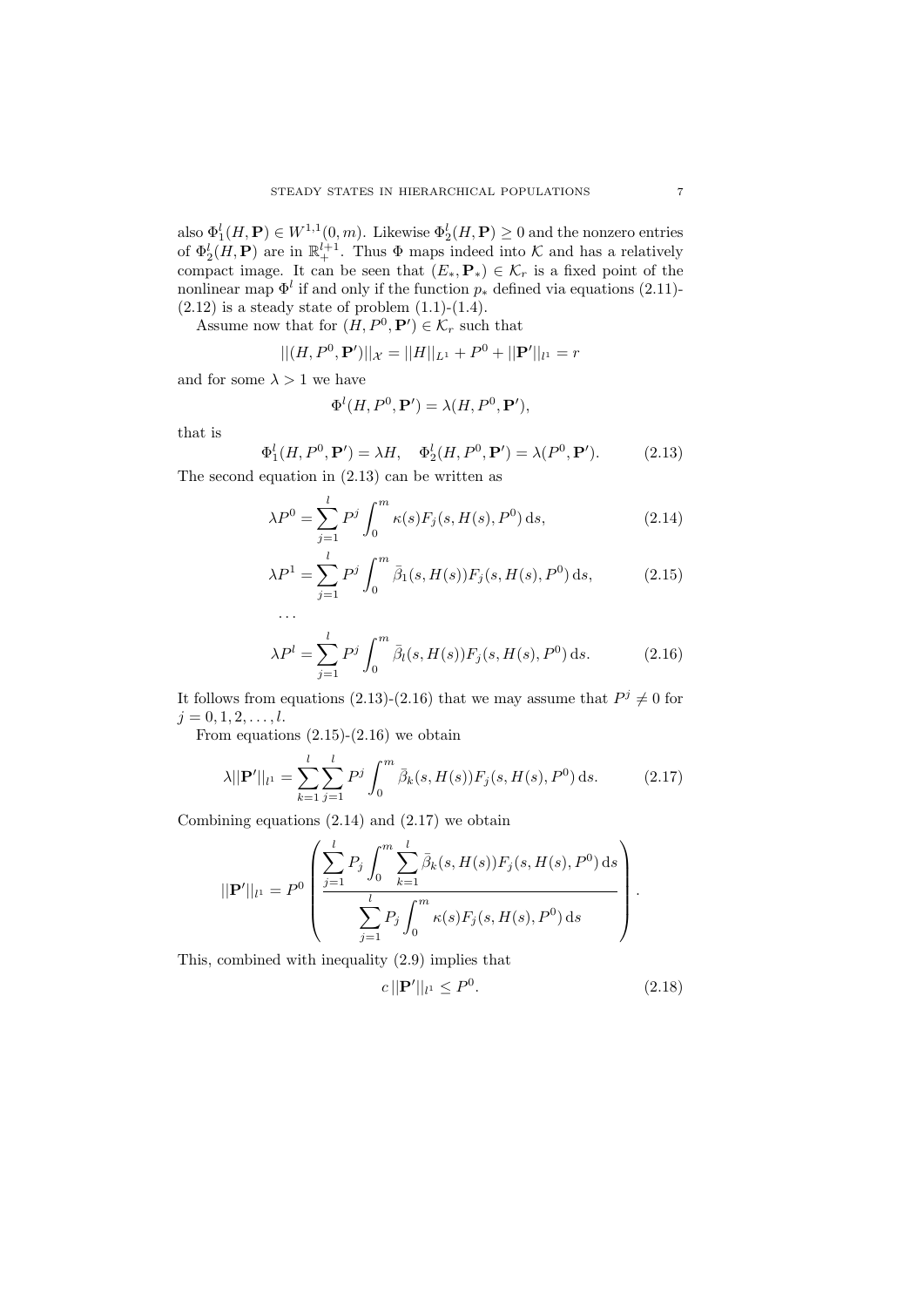However, by choosing  $r = ||H||_{L^1} + P^0 + ||P'||_{l^1} \geq ||H||_{L^1} + P^0 > R$ sufficiently large and using condition  $(2.10)$ , we have from equation  $(2.14)$ 

$$
P^{0} < \sum_{j=1}^{l} P^{j} \int_{0}^{m} \kappa(s) F_{j}(s, H(s), P^{0}) \, \mathrm{d}s
$$
\n
$$
\leq ||\mathbf{P}'||_{l^{1}} \int_{0}^{m} \kappa(s) F(s, H(s), P^{0}) \, \mathrm{d}s \leq c ||\mathbf{P}'||_{l^{1}} \leq P^{0},
$$

a contradiction. Thus condition (1) of Theorem 2.1 is established.

Let us now define  $k = (0, (1, \ldots, 1, 0, \ldots)) \in \mathcal{K} \setminus \{0\}$  with  $l + 1$  entries 1 and assume that for some  $\lambda > 0$  and  $\rho > 0$  we have for all  $(H, P)$  with  $||(H, \mathbf{P})||_{\mathcal{X}} = \rho$ 

$$
(H, \mathbf{P}) - \Phi^l(H, \mathbf{P}) = \lambda k,
$$

that is

$$
H - \Phi_1^l(H, \mathbf{P}) = 0, \quad \mathbf{P} - \Phi_2^l(H, \mathbf{P}) = (\lambda, \dots, \lambda).
$$

The latter equation can be written as

$$
(\mathbf{I} - \mathbf{B}(H, P^0)) \cdot \mathbf{P} = (\lambda, \dots, \lambda), \tag{2.19}
$$

where the  $(l + 1) \times (l + 1)$  matrix **B** has elements  $B_{00} = 0$  and

$$
B_{ii} = \int_0^m \bar{\beta}_i(s, H(s)) F_i(s, H(s), P^0) ds
$$
 for  $i = 1, ..., l$ .

It follows from condition (2.8) and the continuity of  $\bar{\beta}_1$  and  $F_1$  that  $B_{11} > 1$ for all  $||(H, P^0)|| = \rho$  for some small enough value  $\rho > 0$ . This renders the left hand side of (2.19) negative and yields a contradiction. Condition (2) of Theorem 2.1 is established and the proof is now completed.  $\Box$ 

2.2. General fertility function. Every fertility function  $\beta$  of the required regularity  $C<sup>1</sup>$  (in all its arguments, see  $(1.5)$ ) can be written as a limit of partial sums of separable functions

$$
\beta^{l}(s, y, E(y)) = \sum_{k=1}^{l} \beta^{l}_{k}(s) \bar{\beta}^{l}_{k}(y, E(y)),
$$
\n(2.20)

with

$$
\lim_{l\to\infty}||\beta(\cdot,\cdot,E(\cdot))-\beta^l(\cdot,\cdot,E(\cdot))||_{L^{\infty}([0,m]^2)}=0
$$

for every  $E \in L^1(0, m)$ . Do we have this uniformly in E? This can be achieved by partitioning the interval  $[0, m]$  into l subintervals by  $y_k^l = k \frac{m}{l}$ ,  $k = 0, \ldots, l$  and setting

$$
\beta_{k+1}^l(s) = \beta(s, y_k^l, E(y_k^l))
$$
 and  $\bar{\beta}_{k+1}^l(y, E(y)) = \chi_{[y_{k-1}^l, y_k^l]}(y)$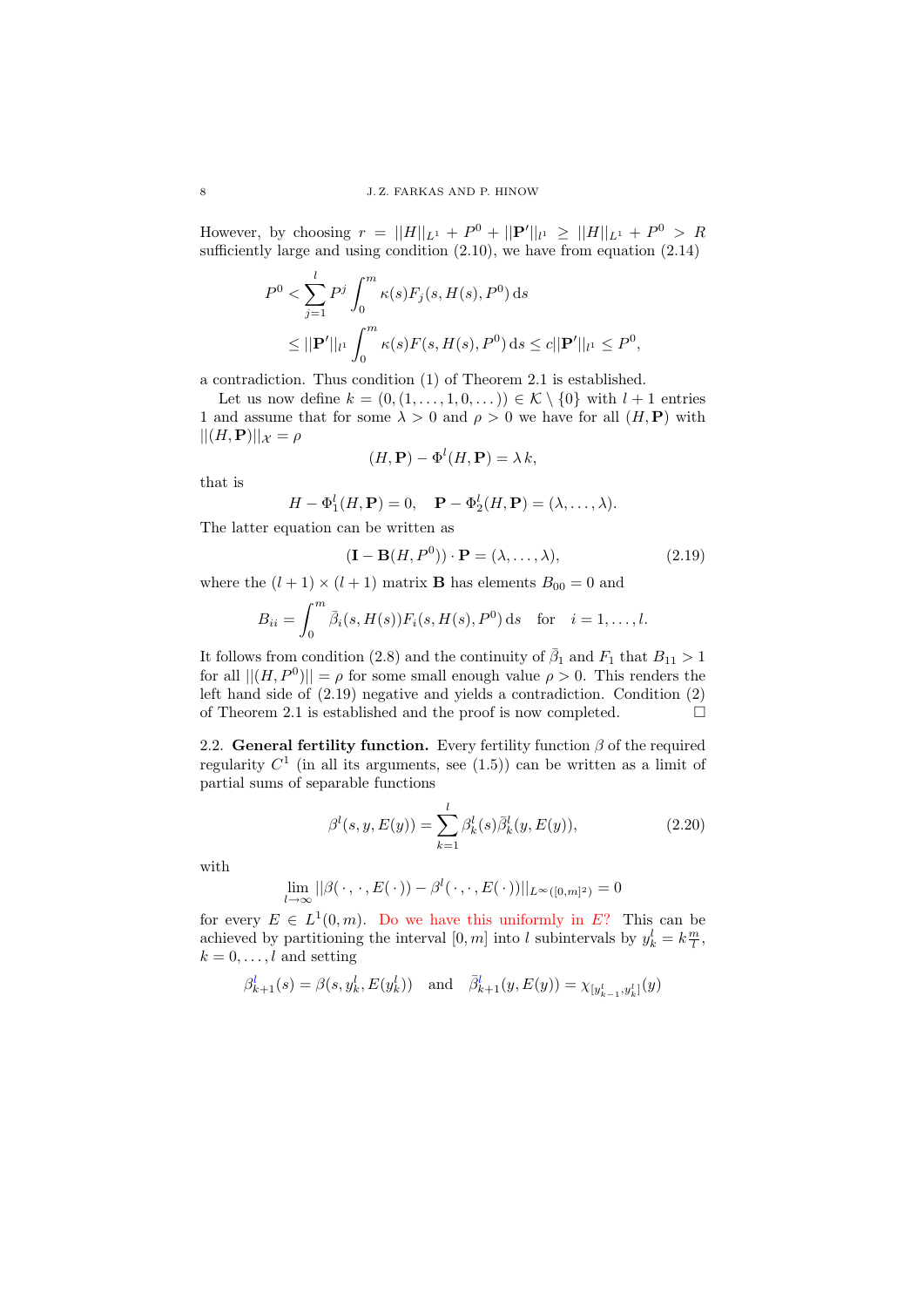for  $k = 1, \ldots, l$  where  $\chi_{[y_{k-1}^l, y_k^l]}$  denotes the indicator function of the respective interval. Then the partial sums converge in the supremum norm as the number of subintervals increases to infinity and there is a uniform bound of the derivatives in the s-direction

$$
||\beta_k||_{C^1([0,m])} \le M \tag{2.21}
$$

for all k, uniformly for arbitrary  $E \in L^1$ . The latter is because of the boundedness of all derivatives of  $\beta$ .

**Theorem 2.3.** Assume that for fixed model ingredients  $\mu, \gamma, \beta$  and  $\kappa$  there exists a bounded and measurable function b that satisfies

$$
b(s) \ge \beta(s, y, E) \quad \text{for every} \quad s, y \in [0, m] \quad \text{and} \quad E \in L^1_+(0, m) \quad (2.22)
$$
\n
$$
\text{and there exists a } R > 0 \text{ such that for } ||H||_{L^1} + P^0 > R \text{ we have}
$$

$$
\int_0^m \kappa(s) F_b(s, H(s), P^0) \, \mathrm{d}s \le c,\tag{2.23}
$$

where

$$
F_b(s, H(s), P^0) = \int_0^s \exp\left\{-\int_x^s \frac{\mu(r, H(r)) + \gamma_s(r, P^0)}{\gamma(r, P^0)} dr\right\} \frac{b(x)}{\gamma(x, P^0)} dx,
$$

and c satisfies

$$
\kappa(s) \ge c \, b(s),\tag{2.24}
$$

for every  $s \in [0, m]$ . Moreover assume that there exists a separable underestimator of the fertility,

$$
0 \leq \beta_1(s)\overline{\beta}_1(y, E(y)) \leq \beta(s, y, E(y))\tag{2.25}
$$

for every  $s, y \in [0, m], E \in L^1_+(0, m)$  such that  $\overline{\beta}_1$  together with  $F_1$  satisfies

$$
\int_0^m \bar{\beta}_1(s, \mathbf{0}) F_1(s, \mathbf{0}, 0) \, \mathrm{d}s > 1. \tag{2.26}
$$

Then model (1.1)-(1.4) admits a positive steady state  $p_* \in W^{1,1}(0,m)$ .

**Proof.** We begin by replacing  $\beta(s, y, E(y))$  by

$$
\beta(s, y, E(y)) - \beta_1(s)\overline{\beta}_1(y, E(y)) \ge 0
$$

from condition (2.25) and then decompose this remainder as indicated in equation (2.20). We also note that the decomposition of the  $\beta^l$  functions in (2.20) can be achieved in the way that there is a common first term for every l, i.e. we may write  $\beta_1(s)\overline{\beta}_1(y,E(y)) = \beta_1^l(s)\overline{\beta}_1^l(y,E(y))$  for every l. This gives a sequence of finite rank approximations

$$
\beta^{l}(s, y, E(y)) = \beta_{1}(s)\overline{\beta}_{1}(y, E(y)) + \sum_{k=2}^{l} \beta_{k}^{l}(s)\overline{\beta}_{k}^{l}(y, E(y)).
$$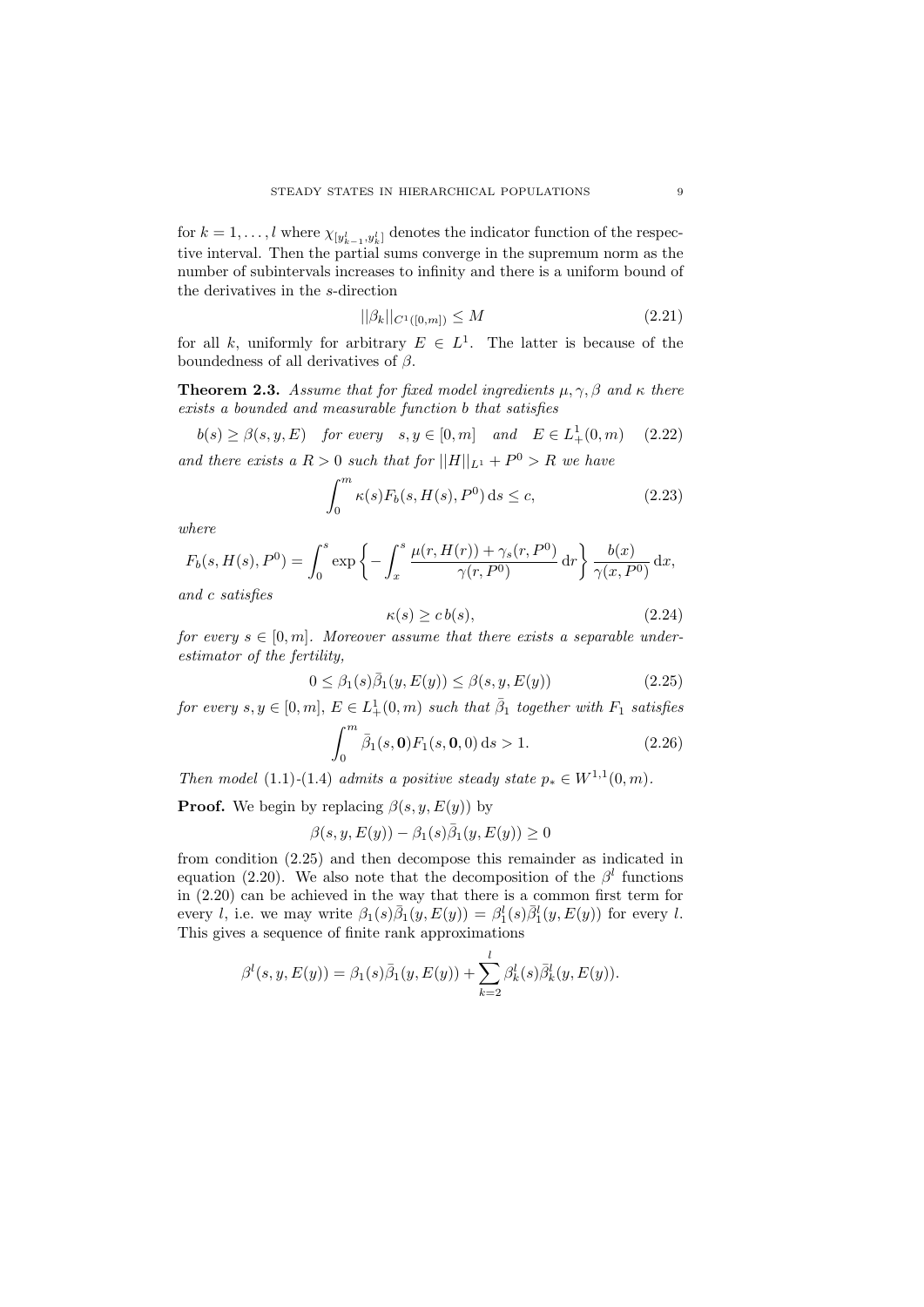Thus, by Theorem 2.2, every  $\Phi^l$  corresponding to a finite rank approximant  $\beta^l$  has a fixed point  $(E^l_*, \mathbf{P}^l_*)$  in the common shell

$$
\mathcal{S}_{\rho,r} = \{ x \in \mathcal{K} \, : \, \rho \le ||x||_{\mathcal{X}} \le r \}.
$$

Indeed, due to the uniform bound from inequalities  $(2.22)$  and  $(2.23)$ , the outer radius r can be chosen uniformly. The common lower radius  $\rho$  can be guaranteed since all approximants  $\beta^l$  begin with a common first term for which condition (2.8) from Theorem 2.2 holds. By the additional gain in regularity due to  $\Phi_1^l$ , we have that  $E_*^l \in W^{1,1}(0,m)$ . By straightforward calculation,

$$
F'_{j}(s, E_{*}^{l}(s), P_{*}^{l})
$$
\n
$$
= \frac{\beta_{j}(s)}{\gamma(s, P_{*}^{0,l})} + \frac{\mu(s, E_{*}^{l}(s)) + \gamma_{s}(s, P_{*}^{0,l})}{\gamma(s, P_{*}^{0,l})}
$$
\n
$$
\int_{0}^{s} \exp \left\{-\int_{x}^{s} \frac{\mu(r, E_{*}^{l}(r)) + \gamma_{s}(r, P_{*}^{0,l})}{\gamma(r, P_{*}^{0,l})} dr\right\} \frac{\beta_{j}(x)}{\gamma(x, P_{*}^{0,l})} dx,
$$
\n
$$
= \frac{\beta_{j}(s)}{\gamma(s, P_{*}^{0,l})} + \frac{\mu(s, E_{*}^{l}(s)) + \gamma_{s}(s, P_{*}^{0,l})}{\gamma(s, P_{*}^{0,l})} F_{j}(s, E_{*}^{l}(s), P_{*}^{l}),
$$
\n
$$
F''_{j}(s, E_{*}^{l}(s), P_{*}^{l})
$$
\n
$$
= \frac{\beta_{j}'(s)\gamma(s, P_{*}^{0,l}) - \beta_{j}(s)\gamma_{s}(s, P_{*}^{0,l})}{\gamma^{2}(s, P_{*}^{0,l})}
$$
\n
$$
+ \frac{\gamma(s, P_{*}^{0,l})(\mu_{s}(s, E_{*}^{l}(s)) + \mu_{E}(s, E_{*}^{l}(s)) (E_{*}^{l})'(s) + \gamma_{ss}(s, P_{*}^{0,l}) - \gamma_{s}(s, P_{*}^{0,l})(\mu(s, E_{*}^{l}(s)) + \gamma_{s}(s, P_{*}^{0,l})}{\gamma^{2}(s, P_{*}^{0,l})}
$$
\n
$$
\cdot F_{j}(s, E_{*}^{l}(s), P_{*}^{l})
$$
\n
$$
+ \frac{\mu(s, E_{*}^{l}(s)) + \gamma_{s}(s, P_{*}^{0,l})}{\gamma(s, P_{*}^{0,l})} F'_{j}(s, E_{*}^{l}(s), P_{*}^{l})
$$

This shows that  $F_j(\cdot, E^l_*(\cdot), P^l_*) \in W^{2,1}(0,m)$  for all l and  $j = 1, \ldots, l$ , and moreover, that this family is uniformly bounded. For every  $l$  the fixed point yields a steady state of the approximate problem by

$$
p_*^l(s) = \sum_{j=1}^l P_*^{j,l} F_j(s, E_*^l(s), P_*^{0,l}).
$$

Since  $p_*^l$  is a linear combination of elements in  $W^{2,1}(0,m)$ , it is itself in  $W^{2,1}(0,m)$ . The uniform bound on the derivatives in (2.21) implies that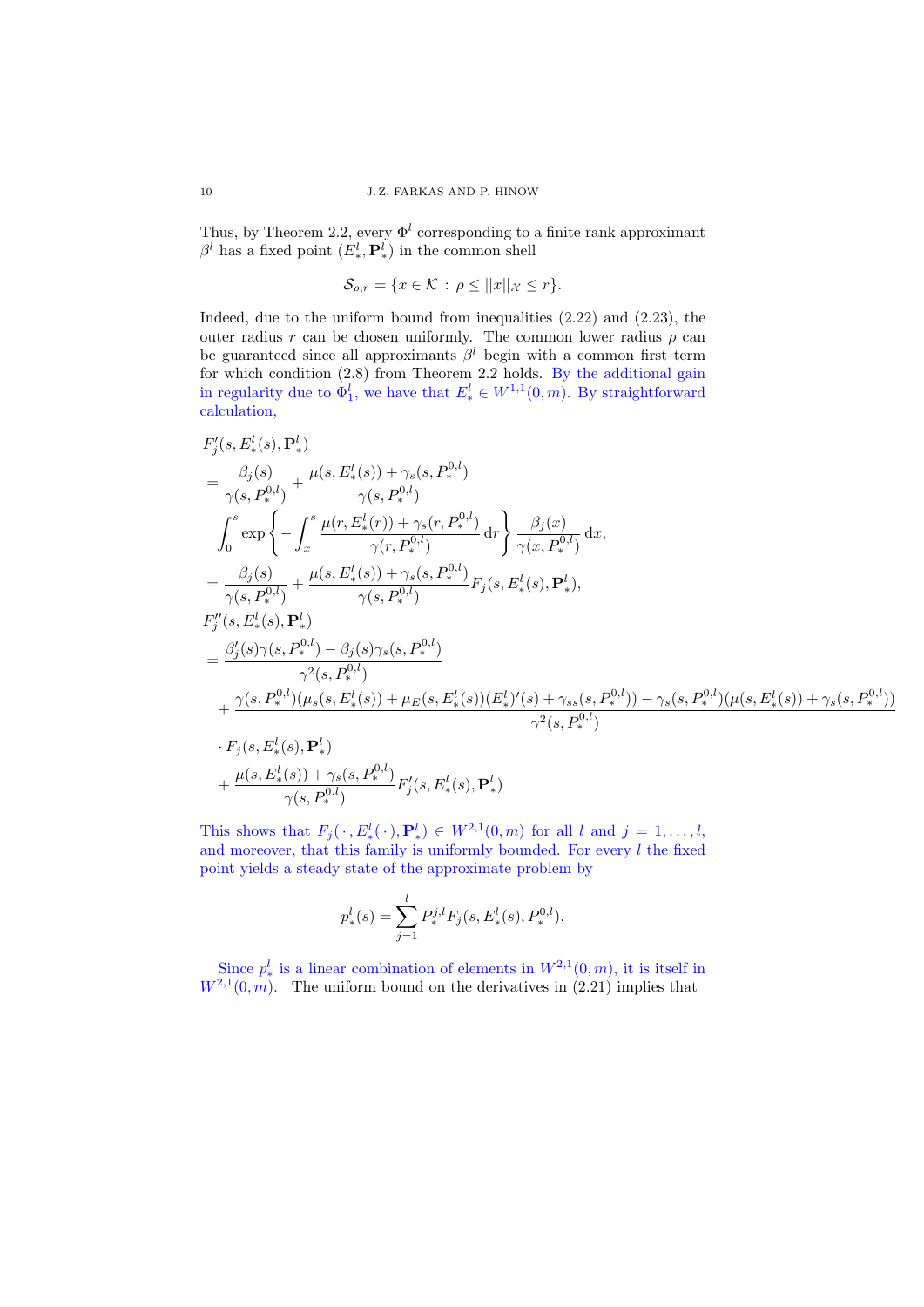$$
||p^l_*||_{W^{2,1}} = ||p^l_*||_{L^1} + \left||\frac{dp^l_*}{ds}\right||_{L^1} + \left||\frac{d^2p^l_*}{ds^2}\right||_{L^1} \leq \tilde{M} \text{ for all } l \in \mathbb{N}.
$$

This means that  $\left\{p^l_*\right\}_{l=1}^{\infty}$  is a bounded set in  $W^{2,1}(0,m)$  which is compactly embedded in  $W^{1,1}(0,m)$  (see e.g. Theorem 6.2 in [3]). Therefore the sequence  $p^l_*$  has a convergent subsequence, again denoted by  $p^l_*$ , with limit point  $p_*$  in  $W^{1,1}(0,m)$ . This  $p_*$  is the natural candidate for a positive steady state of model  $(1.1)-(1.4)$ . Next we show that

$$
\lim_{l \to \infty} ||\Psi(p^l_*)||_{L^1} = 0,
$$

where  $\Psi$  is the nonlinear operator defined in (2.6). Let  $\Psi^l$  denote the nonlinear operator corresponding to the partial sum fertility function  $\beta^l$ . Then

$$
\begin{aligned}\n\|\Psi(p_*^l) - \Psi^l(p_*^l)\|_{L^1} \\
&\leq \int_0^m \left| \int_0^m \left[ \beta(s, y, E_*^l(y)) - \beta^l(s, y, E_*^l(y)) \right] p_*^l(y) \, \mathrm{d}y \right| \, \mathrm{d}s \\
&\leq \int_0^m \left| \left[ \beta(s, \cdot, E_*^l(\cdot)) - \beta^l(s, \cdot, E_*^l(\cdot)) \right] p_*^l(\cdot) \right| \right| \, \mathrm{d}s \\
&\leq \|p_*^l\|_{L^1} \int_0^m \left| \left[ \beta(s, \cdot, E_*^l(\cdot)) - \beta^l(s, \cdot, E_*^l(\cdot)) \right] \right|_{L^\infty} \, \mathrm{d}s \\
&\leq K \left| \left[ \beta(\cdot, \cdot, E_*^l(\cdot)) - \beta^l(\cdot, \cdot, E_*^l(\cdot)) \right] \right|_{L^\infty},\n\end{aligned}
$$

for some positive constant  $K$ . Finally we have

$$
||\Psi(p_*)||_{L^1} = \left| \left| \Psi\left(\lim_{l \to \infty} p_*^l \right) \right| \right|_{L^1} = \left| \left| \lim_{l \to \infty} \Psi\left(p_*^l \right) \right| \right|_{L^1} = \lim_{l \to \infty} \left| \left| \Psi\left(p_*^l \right) \right| \right|_{L^1} = 0,
$$

where the second equality follows from the continuity of the operator  $\Psi$ . Thus  $p_*$  is the desired steady state.

Remark 2.4 We note that conditions  $(2.22)-(2.26)$  are natural and biologically relevant. They are similar to the ones obtained in [24] for the existence of a positive steady state of a nonlinear age-structured model. For our model the introduction of a net reproduction function (which will be an operator) will be somewhat cumbersome and biologically less straightforward, see the next section. However, it is still shown that conditions (2.22)-(2.26) require that the growth rate of the population is larger than one close to the zero steady state while the growth rate of the population is small (definitely less than 1) for large population sizes.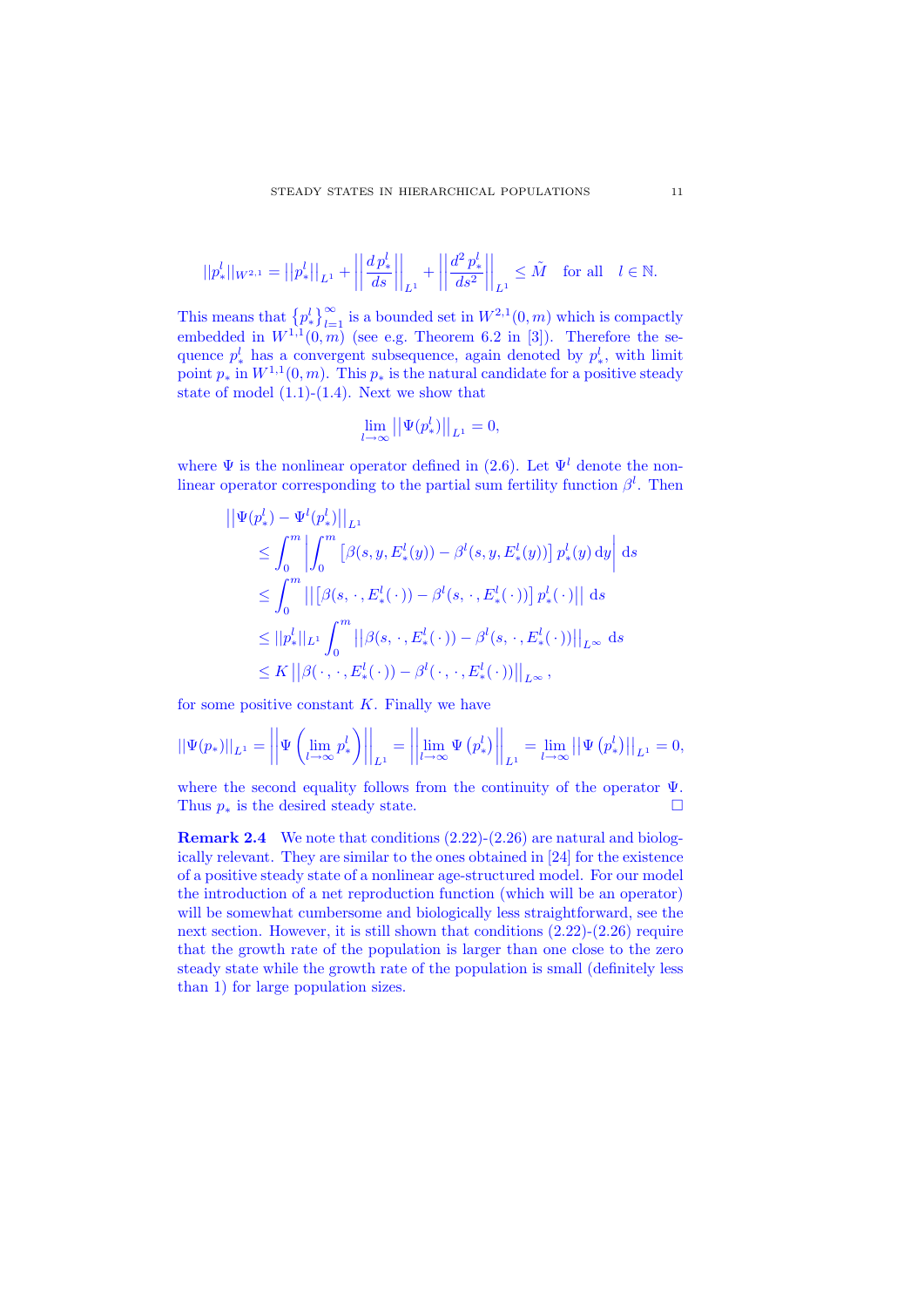#### 12 J. Z. FARKAS AND P. HINOW

## 3. ASYMPTOTIC BEHAVIOR

In this section we will investigate the asymptotic behavior of solutions. Our approach is based on a formal linearization around a steady state solution and on a careful spectral analysis of the linearized operator. More precisely, our goal is to establish conditions which guarantee that the growth bound  $\omega_0$  of the linearized semigroup is negative, respectively positive. We note however, that the Principle of Linearized Stability has so far only been established for semilinear models, see e.g. [18, 24, 27], but not for general quasilinear equations, such as the one we treat in this paper. Therefore, for the remainder of the paper, we make the additional assumption of a separable growth rate

$$
\gamma(s, P) = \gamma_1(s)\gamma_2(P). \tag{3.27}
$$

This is plausible from the biological point of view, as the growth rate is modulated by the total weighted population, equally for individuals of all sizes. Then the quasilinear problem (1.1) can be written in the form

$$
\frac{dp}{dt} = g(p)A p + F(p), \quad p(0) = p_0,
$$
\n(3.28)

where

$$
g(p) := \gamma_2(P) = \gamma_2 \left( \int_0^m \kappa(s) p(s, t) \, ds \right), \quad \mathbb{A}p = \frac{\partial}{\partial s} (\gamma_1 p),
$$

and the recruitment and mortality terms in equation (1.1) are incorporated in the nonlinear operator  $F$ . Grabosch and Heijmans in [17] introduce the transformation

$$
\tau_p(t) = \int_0^t g(p(s)) \, \mathrm{d}s
$$

and define

$$
q(\tau) = p(t_p(\tau)), \quad \text{for } \tau \ge 0,
$$

where  $t_p$  is the inverse function of  $\tau_p$ . It is then verified that the so defined function  $q$  satisfies the semilinear equation

$$
\frac{dq}{d\tau} = Aq(\tau) + B(q(\tau)), \quad q(0) = p_0,
$$
\n(3.29)

with the same initial value and nonlinear operator  $B(q) = F(q)/g(q)$ . This requires that  $g$  is a continuous, strictly positive and bounded function, as is guaranteed by our assumptions (1.5). In [17], Grabosch and Heijmans show that

- (1) solutions of problems (3.28) and (3.29) are in one-to-one correspondence with each other [17, Theorem 3.4],
- (2) problems (3.28) and (3.29) have the same equilibrium solutions, and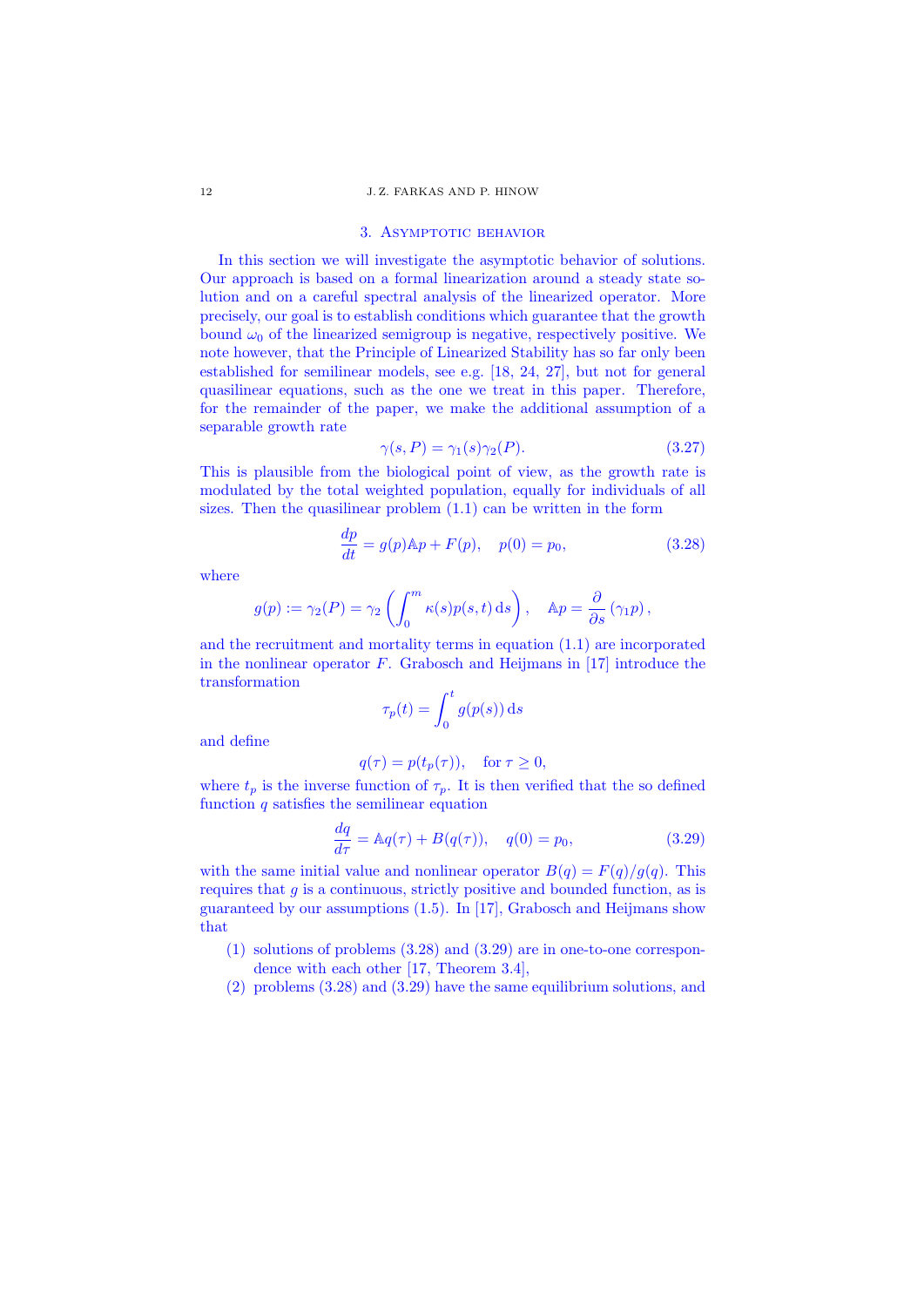(3) an equilibrium solution of (3.28) is stable if and only if it is stable for (3.29) [17, Theorem 5.1].

In what follows, we make the assumption (3.27), but keep the notation  $\gamma(s, P)$  to avoid unnecessarily complicated expressions. Partial derivatives are denoted by  $\gamma_s$ ,  $\gamma_P$  etc.

We will see later that the growth bound of linearized semigroup can be completely characterized by the spectrum of its generator. However, as we noted before, the main difficulty is that the eigenvalues of the linearized semigroup generator and therefore the spectral bound cannot be characterized directly via eigenvalues, in the general case.

3.1. Linearization around steady states. Given a stationary (time independent) solution  $p_*$  of system (1.1)-(1.4), we introduce the perturbation  $u = u(s, t)$  of p by making the ansatz  $p = u + p_*$  and we substitute this into equations (1.1)-(1.4). Then we are using Taylor series expansions of the vital rates of the following form

$$
f(x, E) = f(x, E_*) + f_E(x, E_*)(E - E_*) +
$$
 "higher order terms",

to arrive at

$$
u_t(s,t) + ((\gamma(s, P_*) + \gamma_P(s, P_*)U(t))(u(s,t) + p_*(s)))_s
$$
  
= -(\mu(s, E(s, p\_\*)) + \mu\_E(s, E(s, p\_\*))E(s, u))(u(s,t) + p\_\*(s))  
+  $\int_0^m (\beta(s, y, E(y, p_*)) + \beta_E(s, y, E(y, p_*))E(y, u))(u(y, t) + p_*(y)) dy,$   
(3.30)

where we have defined

$$
U(t) = \int_0^m \kappa(s) u(s, t) \, \mathrm{d}s.
$$

Next we omit the nonlinear terms in equation (3.30) to arrive at the linearized problem

$$
u_t(s,t) + \gamma(s, P_*)u_s(s,t) + \gamma_s(s, P_*)u(s,t) + \gamma_{Ps}(s, P_*)p_*(s)U(t) + \gamma_P(s, P_*)p'_*(s)U(t) = -\mu(s, E(s, p_*))u(s,t) - \mu_E(s, E(s, p_*))p_*(s)E(s, u) + \int_0^m \left( \beta(s, y, E(y, p_*))u(y,t) + \beta_E(s, y, E(y, p_*))p_*(y)E(y, u) \right) dy,
$$
(3.31)

with the boundary condition

$$
\gamma(0, P_*)u(0, t) = 0. \tag{3.32}
$$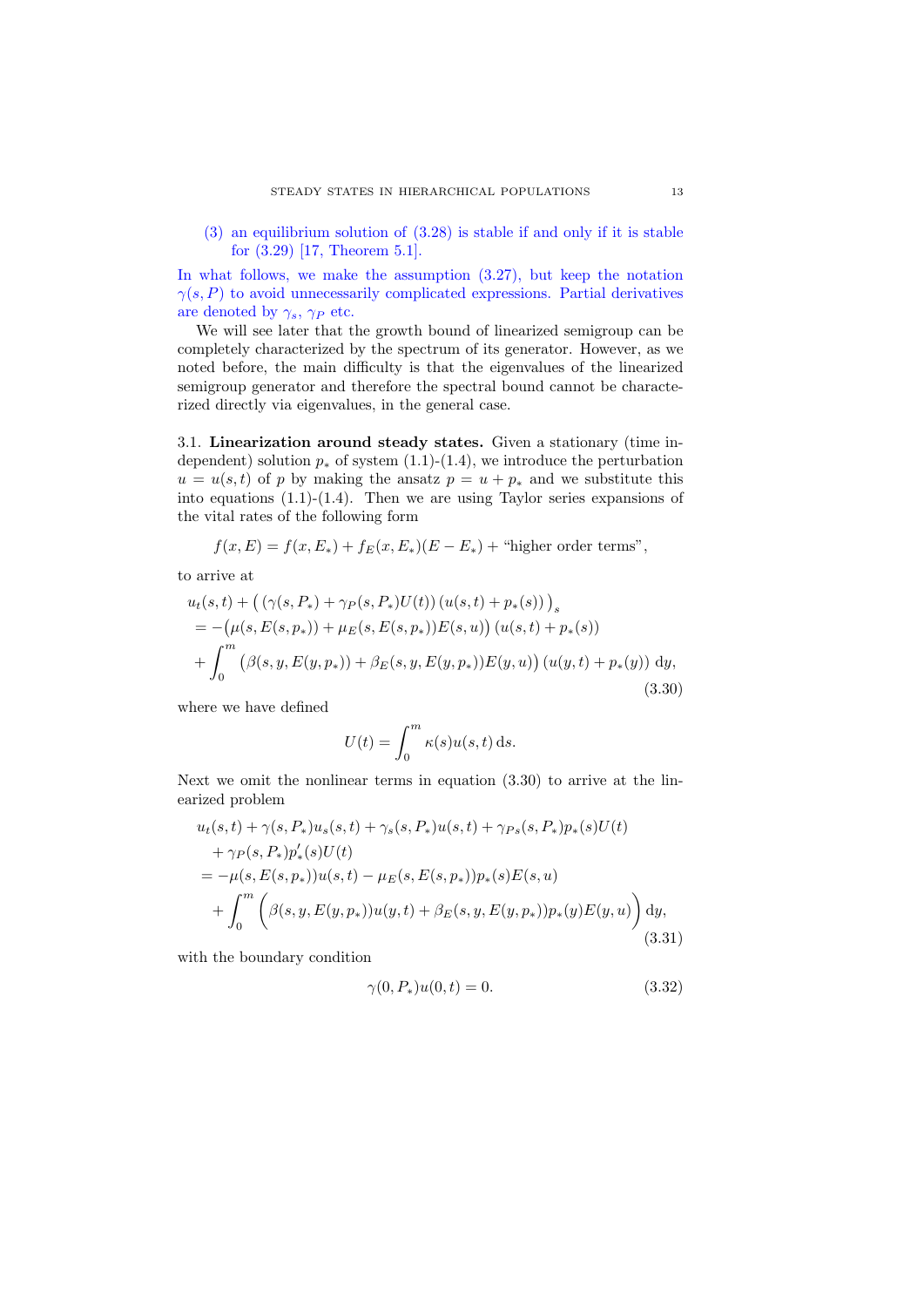Equations  $(3.31)$ – $(3.32)$  are accompanied by the initial condition

$$
u(s,0) = u_0(s). \tag{3.33}
$$

Next, we cast the linearized system (3.31)-(3.33) in the form of an abstract Cauchy problem on the state space  $L^1(0, m)$  as follows.

$$
\frac{d}{dt}u = (\mathcal{A} + \mathcal{B} + \mathcal{C} + \mathcal{D} + \mathcal{F}) u, \quad u(s,0) = u_0(s),
$$

where

d

$$
\mathcal{A}u = -\gamma(\cdot, P_*) u_s \quad \text{with} \quad \text{Dom}(\mathcal{A}) = \left\{ u \in W^{1,1}(0, m) \, | \, u(s = 0) = 0 \right\},\tag{3.34}
$$

$$
\mathcal{B}u = -\left(\gamma_s(\cdot, P_*) + \mu(\cdot, E(\cdot, p_*))\right)u,\tag{3.35}
$$

$$
\mathcal{C}u = -\left(\gamma_{Ps}(\cdot, P_*)p_*(\cdot) + \gamma_P(\cdot, P_*)p'_*(\cdot)\right) \int_0^m \kappa(y)u(y) \,dy
$$

$$
= -\rho_*(\cdot) \int_0^{\cdot} \kappa(y) u(y) \, dy,\tag{3.36}
$$

$$
\mathcal{D}u = -\mu_E(\cdot, E(\cdot, p_*))p_*(\cdot)E(\cdot, u),
$$
\n
$$
\int_m^m
$$
\n(3.37)

$$
\mathcal{F}u = \int_0^m \beta(\cdot, y, E(y, p_*)) u(y) \, dy + \int_0^m \beta_E(\cdot, y, E(y, p_*)) p_*(y) E(y, u) \, dy. \tag{3.38}
$$

**Proposition 3.5.** The operator  $A + B + C + D + F$  generates a strongly continuous quasicontractive semigroup  ${{T(t)}_{t\geq0}}$  of bounded linear operators on  $L^1(0,m)$ , which is positive if the operator  $\mathcal{C} + \mathcal{D} + \mathcal{F}$  is positive.

We omit the proof of the above proposition as it can be established following similar results in [12, 14, 15, 16].

3.2. Stability results for positive equilibria. In this section we establish linear stability/instability results for a general steady state  $p_*$ . We will treat the extinction steady state in the next subsection in detail. The main difficulty is that, in general, the point spectrum of the semigroup generator cannot be characterized via zeros of an associated characteristic function. We will overcome this problem by using positive perturbation arguments.

Theorem 3.6. Assume that

$$
\int_0^m \kappa(s) \int_0^s \exp \left\{ - \int_y^s \frac{\gamma_s(x, P_*) + \mu(x, E(x, p_*))}{\gamma(x, P_*)} dx \right\} \frac{\rho_*(y)}{\gamma(y, P_*)} dy ds < -1.
$$
\n(3.39)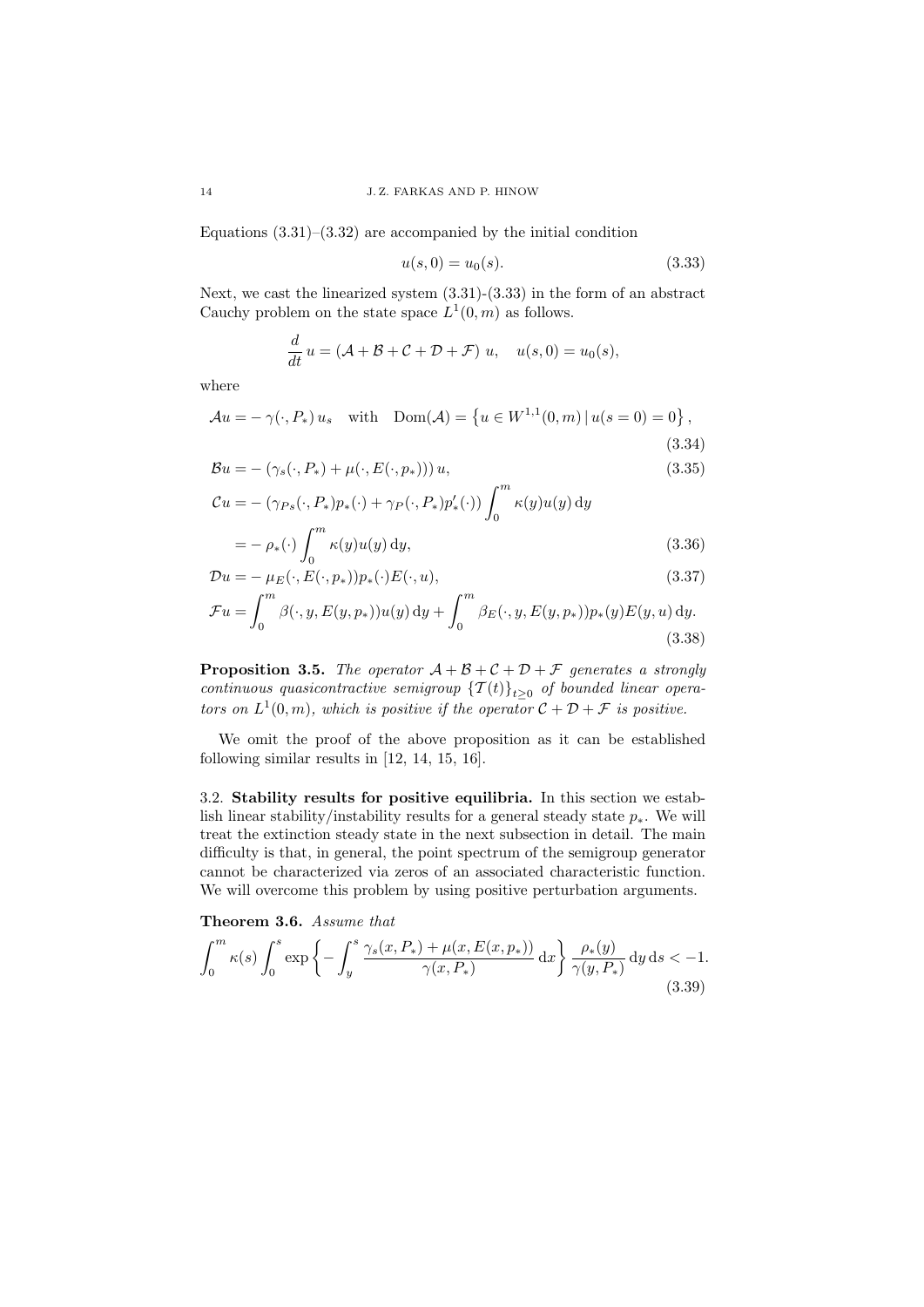## Furthermore assume that

$$
\rho_*(s) \le 0, \quad s \in [0, m] \quad and \quad \exists \varepsilon > 0 \text{ such that } \rho_*(s) \ne 0 \text{ for a.e. } s \in [0, \varepsilon],
$$
\n
$$
(3.40)
$$

$$
\mu_E(s, E(s, p_*)) \le 0, \quad \beta_E(s, y, E(y, p_*)) \ge 0, \quad y, s \in [0, m]. \tag{3.41}
$$

Then the steady state  $p_*$  of model (1.1)-(1.4) is linearly unstable.

**Proof.** First we note that  $A + B + C$  generates a positive, irreducible and eventually compact semigroup if conditions (3.40) hold true. Eventual compactness is easily shown, see Proposition 3.7. To establish irreducibility we consider the resolvent equation

$$
R(\lambda, \mathcal{A} + \mathcal{B} + \mathcal{C})h = u, \quad h \in \mathcal{X}^+.
$$

The solution is obtained as:

$$
u(s) = \int_0^s \exp\left\{-\int_y^s \frac{\gamma_s(x, P_*) + \mu(x, E(x, p_*)) + \lambda}{\gamma(x, P_*)} dx\right\} \frac{h(y)}{\gamma(y, P_*)} dy
$$

$$
-U \int_0^s \exp\left\{-\int_y^s \frac{\gamma_s(x, P_*) + \mu(x, E(x, p_*)) + \lambda}{\gamma(x, P_*)} dx\right\} \frac{\rho_*(y)}{\gamma(y, P_*)} dy,
$$
(3.42)

where

$$
U = \int_0^m \kappa(s) u(s) ds
$$
  
= 
$$
\frac{\int_0^m \kappa(s) \int_0^s \exp \left\{-\int_y^s \frac{\gamma_s(x, P_*) + \mu(x, E(x, p_*)) + \lambda}{\gamma(x, P_*)} dx\right\} \frac{h(y)}{\gamma(y, P_*)} dy ds}{1 + \int_0^m \kappa(s) \int_0^s \exp \left\{-\int_y^s \frac{\gamma_s(x, P_*) + \mu(x, E(x, p_*)) + \lambda}{\gamma(x, P_*)} dx\right\} \frac{\rho_*(y)}{\gamma(y, P_*)} dy ds}
$$
(3.43)

The second equality is obtained from (3.42) by multiplying by  $\kappa$  and integrating from 0 to m. Hence for  $\lambda$  large enough  $U > 0$  and  $u \gg 0$  follows from condition (3.40). The irreducibility and eventual compactness of the semigroup imply that the spectrum  $\sigma(A + B + C)$  is not empty, see e.g. Th. 3.7 in Sect. C-III in [5], hence the spectrum  $\sigma(\mathcal{A} + \mathcal{B} + \mathcal{C})$  contains at least one eigenvalue. Next we find the solution of the eigenvalue equation

$$
(\mathcal{A} + \mathcal{B} + \mathcal{C})u = \lambda u
$$

as

$$
u(s) = -U \int_0^s \exp \left\{ -\int_y^s \frac{\gamma_s(x, P_*) + \mu(x, E(x, p_*)) + \lambda}{\gamma(x, P_*)} dx \right\} \frac{\rho_*(y)}{\gamma(y, P_*)} dy. \tag{3.44}
$$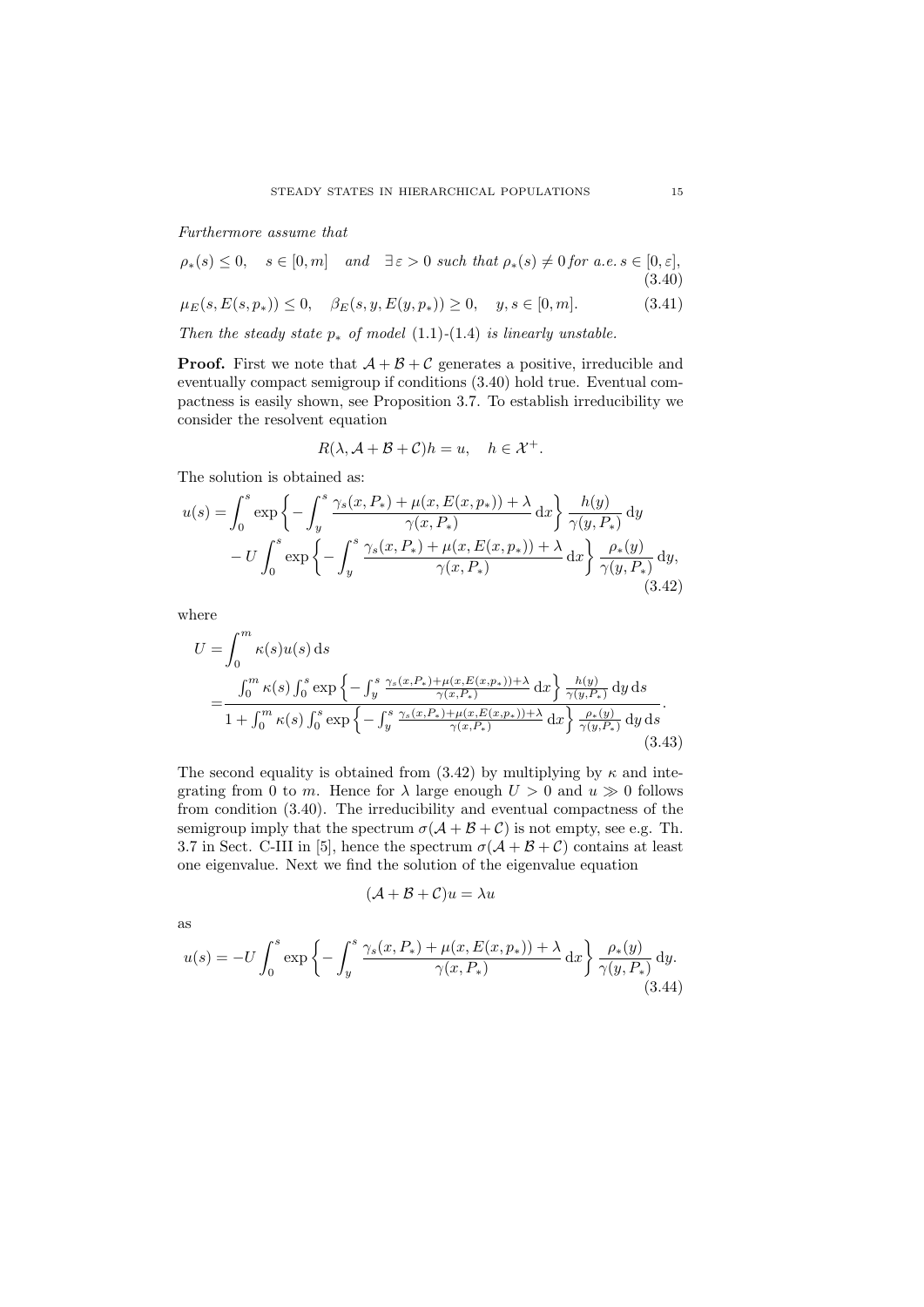Next we multiply the solution (3.44) by  $\kappa$  and integrate over [0, m] to obtain

$$
U = -U \int_0^m \kappa(s)
$$
  

$$
\int_0^s \exp \left\{-\int_y^s \frac{\gamma_s(x, P_*) + \mu(x, E(x, p_*)) + \lambda}{\gamma(x, P_*)} dx\right\} \frac{\rho_*(y)}{\gamma(y, P_*)} dy ds.
$$

We note that, if  $U = 0$  then equation (3.44) shows that  $u(s) \equiv 0$ , hence we have a non-trivial eigenvector if and only if  $U \neq 0$  and  $\lambda$  satisfies the following characteristic equation

$$
1 = K(\lambda) \stackrel{\text{def}}{=} \int_0^m \kappa(s) \times \int_0^s \exp\left\{-\int_y^s \frac{\gamma_s(x, P_*) + \mu(x, E(x, p_*)) + \lambda}{\gamma(x, P_*)} dx\right\} \frac{\rho_*(y)}{\gamma(y, P_*)} dy ds. \tag{3.45}
$$

It is easily shown that

$$
\lim_{\lambda \to +\infty} K(\lambda) = 0,
$$

therefore it follows from the assumption  $K(0) > 1$  (3.39), on the grounds of the Intermediate Value Theorem, that equation (3.45) has a positive (real) solution. Hence we have

$$
0 < s(\mathcal{A} + \mathcal{B} + \mathcal{C}),
$$

where  $s(A + B + C)$  stands for the spectral bound of the operator  $A + B + C$ . The operators  $\mathcal D$  and  $\mathcal F$  are positive if conditions (3.41) hold true. We have for the spectral bound (see e.g. Corollary VI.1.11 in [11])

$$
0 < s(\mathcal{A} + \mathcal{B} + \mathcal{C}) \le s(\mathcal{A} + \mathcal{B} + \mathcal{C} + \mathcal{D} + \mathcal{F})
$$

Since the growth bound of the semigroup is bounded below by the spectral bound of its generator, the proof is completed.  $\Box$ 

We note that the instability conditions (3.41) imply that mortality is a non-increasing function of the environment and fertility is a non-decreasing function of the environment.

Next we establish conditions which guarantee that the equilibrium solution  $p_*$  is linearly asymptotically stable. To this end we establish first that the spectrum of the semigroup generator  $\mathcal{A} + \mathcal{B} + \mathcal{C} + \mathcal{D} + \mathcal{F}$  consists of eigenvalues only and that the spectral mapping theorem holds true. Then the growth bound of the semigroup equals the spectral bound of its generator. These follow however from the following result (see e.g. Corollary IV.3.12 in [11]).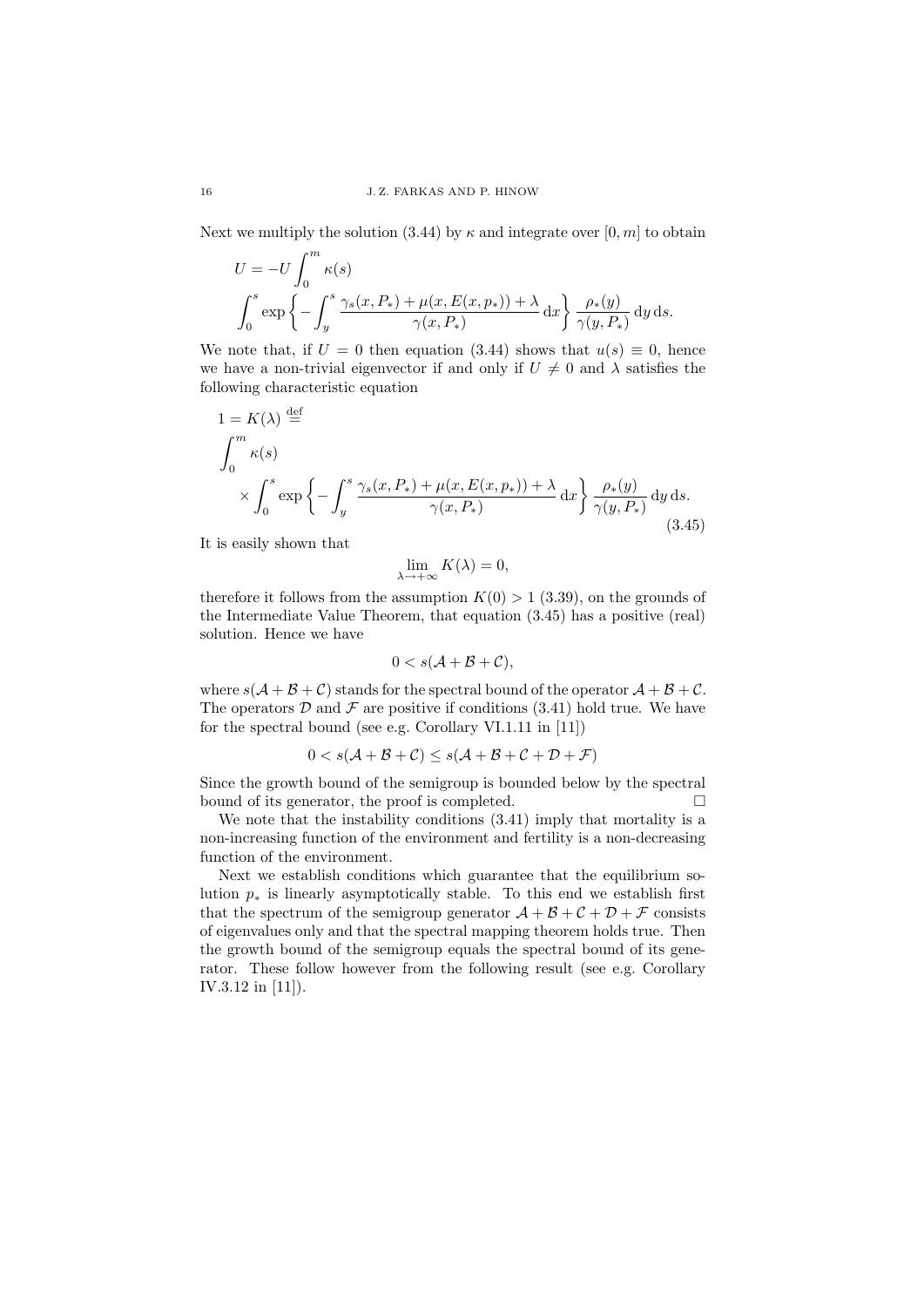**Proposition 3.7.** The semigroup  $\{T(t)\}_{t\geq0}$  generated by the operator  $\mathcal{A} + \mathcal{B} + \mathcal{C} + \mathcal{D} + \mathcal{F}$  is eventually compact.

Proof. We only sketch the proof here since analogous results for simpler problems can be found in [12, 14, 15, 16]. Due to the zero flux boundary condition and the finite maximal size, the operator  $A + B$  generates a nilpotent semigroup. The biological interpretation is that in the absence of recruitment the population dies out independently of the initial condition.  $\mathcal C$  is a bounded linear operator of rank one, hence it is compact. It only remains to establish that the bounded linear integral operators  $D$  and  $\mathcal F$  are compact. These however, can be deduced using the Fréchet-Kolmogorov compactness criterion (see e.g. Chapter X in [28]) from the regularity assumptions we made on the model ingredients, see the proof of Theorem 12 in [12] for more details.  $\square$ 

The previous result guarantees that stability is determined by the leading eigenvalue of the semigroup generator  $\mathcal{A} + \mathcal{B} + \mathcal{C} + \mathcal{D} + \mathcal{F}$ , unless the spectrum is empty. In that case one further needs to establish positivity of the semigroup which guarantees that the growth bound coincides with the spectral bound, which by definition equals minus infinity. However, as we noted before, the eigenvalue equation

$$
(\mathcal{A} + \mathcal{B} + \mathcal{C} + \mathcal{D} + \mathcal{F} - \lambda \mathcal{I}) u = 0, \qquad u(s = 0) = 0,
$$

cannot be solved explicitly. This is due to the infinite dimensional nonlinearity in the original problem and to the very general recruitment term.

Compact perturbations do not change the essential spectrum of the semigroup generator. Therefore our approach to establish stability is to find a positive compact perturbation of the generator for which we can characterize the point spectrum via zeros of an associated characteristic function. To this end, for a separable fertility function  $\beta$ , we introduce the following operators on  $L^1(0,m)$ ,

$$
\overline{\mathcal{D}}u = -\mu_E(\cdot, E(\cdot, p_*))p_*(\cdot) \int_0^m w(r)u(r) dr,
$$
  

$$
\overline{\mathcal{F}}_2u = \beta_1(\cdot) \int_0^m \beta_{2_E}(y, E(y, p_*))p_*(y) dy \int_0^m w(r)u(r) dr.
$$

Theorem 3.8. Assume that there exists a function

$$
\beta(s, y, E(y, p_*)) = \beta_1(s)\beta_2(y, E(y, p_*))
$$

such that

$$
\beta(s, y, E(y, p_*)) \leq \beta(s, y, E(y, p_*)), \quad s, y \in [0, m].
$$
 (3.46)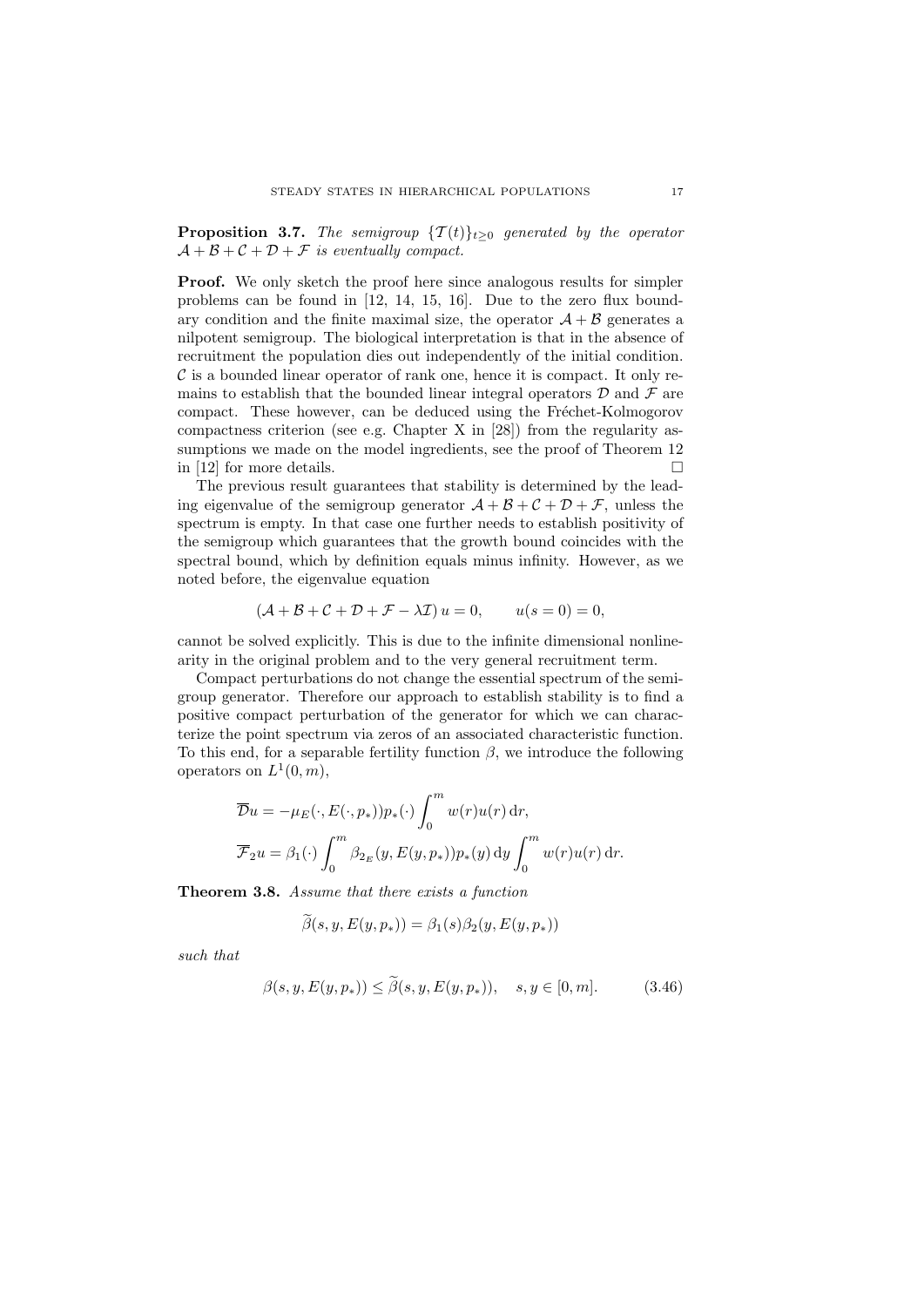Furthermore assume that the following conditions hold true

$$
\mu_E(s, E(s, p_*)) \le 0, \quad \beta_E(s, y, E(y, p_*))) \ge 0, \quad s, y \in [0, m], \tag{3.47}
$$

$$
\gamma_{Ps}(s, P_*)p_*(s) + \gamma_P(s, P_*)p'_*(s) \le 0, \quad s \in [0, m],
$$
\n(3.48)

and the characteristic function  $K_{\tilde{\beta}}(\lambda)$  given by equation (3.54) corresponding to  $\beta$  and to the modified operators  $\overline{\mathcal{D}}$  and  $\overline{\mathcal{F}}_2$  does not have a zero with non-negative real part. Then the stationary solution  $p_*$  is linearly asymptotically stable.

Proof. We obtain the solution of the eigenvalue equation

$$
(A + B + C + \overline{D} + \mathcal{F}_1 + \overline{\mathcal{F}}_2 - \lambda \mathcal{I}) u = 0,
$$
\n(3.49)

as

$$
u(s) = U_1 \int_0^s f_0^{\lambda}(s, y) f_1(y) dy + U_2 \int_0^s f_0^{\lambda}(s, y) f_2(y) dy + U_3 \int_0^s f_0^{\lambda}(s, y) f_3(y) dy,
$$
\n(3.50)

where

$$
U_1 = \int_0^m \kappa(s)u(s) ds, \quad U_2 = \int_0^m w(s)u(s) ds,
$$
  
\n
$$
U_3 = \int_0^m \beta_2(s, E(s, p_*))u(s) ds,
$$
  
\n
$$
f_0^{\lambda}(s, y) = \exp\left\{-\int_y^s \frac{\gamma_s(x, P_*) + \mu(x, E(x, p_*)) + \lambda}{\gamma(x, P_*)} dx\right\},
$$
  
\n
$$
f_1(y) = \frac{-\gamma_{Ps}(y, P_*)p_*(y) - \gamma_P(y, P_*)p'_*(y)}{\gamma(y, P_*)}, \quad f_3(y) = \frac{\beta_1(y)}{\gamma(y, P_*)},
$$
  
\n
$$
f_2(y) = \frac{\beta_1(y)\int_0^m \beta_2(x, E(x, p_*))p_*(x) dx - \mu_E(y, E(y, p_*))p_*(y)}{\gamma(y, P_*)}.
$$

We multiply equation (3.50) by  $\kappa, w$  and by  $\beta_2$  and integrate from 0 to m, respectively to obtain

$$
U_1(1 + a_{11}(\lambda)) + U_2 a_{12}(\lambda) + U_3 a_{33}(\lambda) = 0,
$$
\n(3.51)

$$
U_1 a_{21}(\lambda) + U_2 (a_{22}(\lambda) + 1) + U_3 a_{23}(\lambda) = 0, \qquad (3.52)
$$

$$
U_1 a_{31}(\lambda) + U_2 a_{32}(\lambda) + U_3 (a_{33}(\lambda) + 1) = 0, \tag{3.53}
$$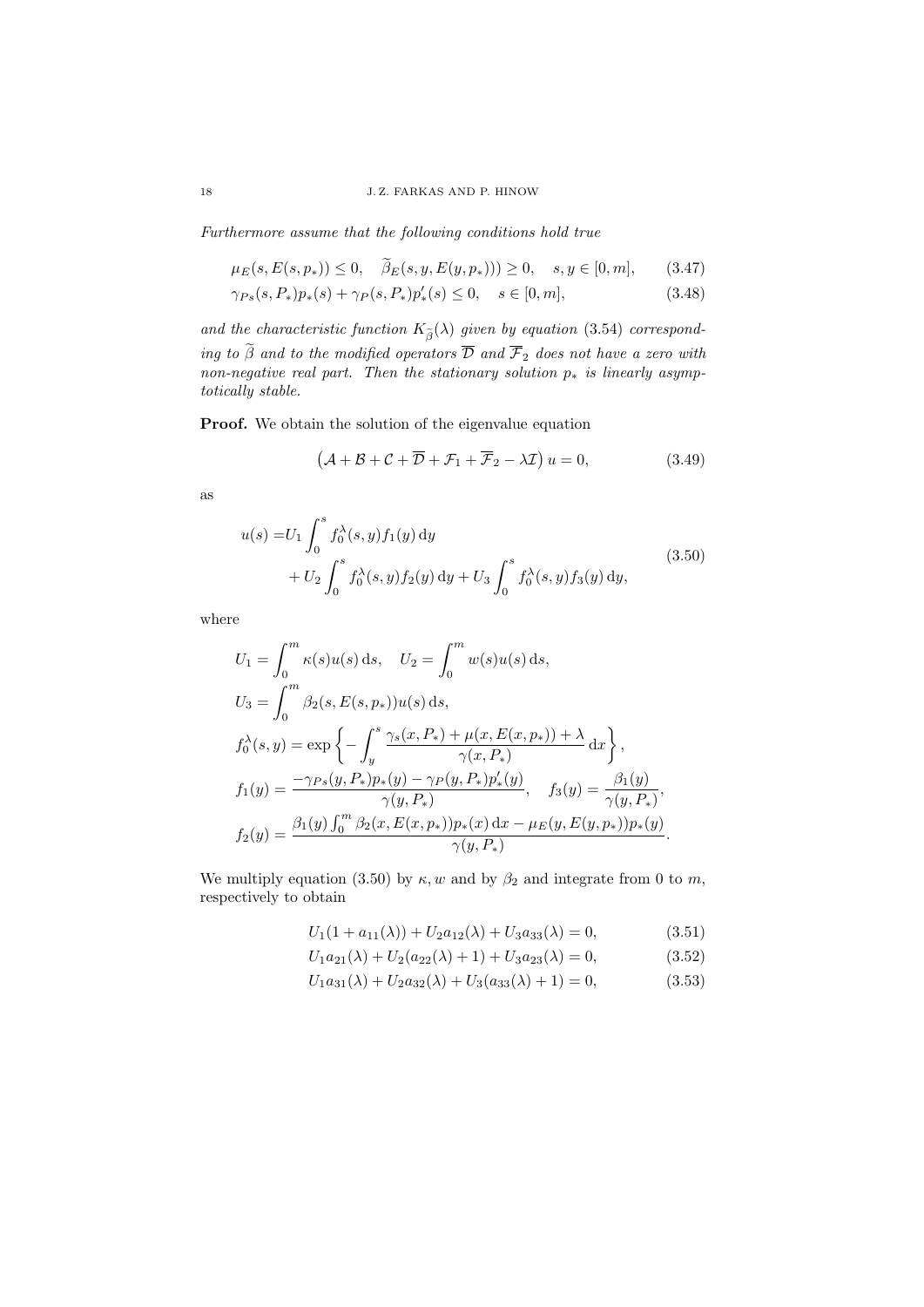where for  $i = 1, 2, 3$ ,

$$
a_{1i}(\lambda) = \int_0^m \kappa(s) \int_0^s f_0^{\lambda}(s, y) f_i(y) dy ds,
$$
  
\n
$$
a_{2i}(\lambda) = \int_0^m w(s) \int_0^s f_0^{\lambda}(s, y) f_i(y) dy ds,
$$
  
\n
$$
a_{3i}(\lambda) = \int_0^m \beta_2(s, E(s, p_*)) \int_0^s f_0^{\lambda}(s, y) f_i(y) dy ds.
$$

If  $\lambda \in \sigma(\mathcal{A} + \mathcal{B} + \mathcal{C} + \overline{\mathcal{D}} + \mathcal{F}_1 + \overline{\mathcal{F}_2})$  then the eigenvalue equation (3.49) admits a non-trivial solution u hence there exists a non-zero vector  $(U_1, U_2, U_3)$ which solves equations (3.51)-(3.53). To the contrary, if  $(U_1, U_2, U_3)$  is a non-zero solution of equations (3.51)-(3.53) for some  $\lambda \in \mathbb{C}$  then (3.50) yields a non-trivial solution  $u$ . This is because the only scenario for  $u$  to vanish would yield

$$
-U_1 \int_0^s f_0^{\lambda}(s, y) f_1(y) dy = U_2 \int_0^s f_0^{\lambda}(s, y) f_2(y) dy
$$
  
+ 
$$
U_3 \int_0^s f_0^{\lambda}(s, y) f_3(y) dy,
$$

for every  $s \in [0, m]$ . This however, together with conditions  $(3.47)-(3.48)$ would yield  $U_1 = U_2 = U_3 = 0$ , a contradiction. Thus  $\lambda \in \mathbb{C}$  is an eigenvalue of  $A + B + C + \overline{D} + \overline{F}_1 + \overline{F}_2$  if and only if it satisfies the characteristic equation

$$
K_{\widetilde{\beta}}\left(\lambda\right) \stackrel{\text{def}}{=} \det \begin{pmatrix} 1 + a_{11}(\lambda) & a_{12}(\lambda) & a_{13}(\lambda) \\ a_{21}(\lambda) & 1 + a_{22}(\lambda) & a_{23}(\lambda) \\ a_{31}(\lambda) & a_{32}(\lambda) & 1 + a_{33}(\lambda) \end{pmatrix} = 0. \tag{3.54}
$$

Next we observe that conditions  $(3.47)-(3.48)$  guarantee that both C, D and  $\mathcal F$  are positive operators. Therefore we conclude that  $\mathcal A + \mathcal B + \mathcal C + \mathcal D + \mathcal F$ is a generator of a positive semigroup. Moreover, the operators  $(\overline{\mathcal{D}} - \mathcal{D})$ ,  $(\mathcal{F}_1^{\tilde{\beta}} - \mathcal{F}_1^{\beta})$  and  $(\overline{\mathcal{F}}_2^{\beta} - \mathcal{F}_2^{\beta})$  are all positive and bounded. We have

$$
s(\mathcal{A} + \mathcal{B} + \mathcal{C} + \mathcal{D} + \mathcal{F}) = s\left(\mathcal{A} + \mathcal{B} + \mathcal{C} + \mathcal{D} + \mathcal{F}_1^{\beta} + \mathcal{F}_2^{\beta}\right)
$$
  
\n
$$
\leq s\left(\mathcal{A} + \mathcal{B} + \mathcal{C} + \mathcal{D} + \mathcal{F}_1^{\beta} + \mathcal{F}_2^{\beta} + \overline{\mathcal{D}} - \mathcal{D} + \mathcal{F}_1^{\widetilde{\beta}} - \mathcal{F}_1^{\beta} + \overline{\mathcal{F}}_2^{\widetilde{\beta}} - \mathcal{F}_2^{\beta}\right)
$$
  
\n
$$
= s\left(\mathcal{A} + \mathcal{B} + \mathcal{C} + \overline{\mathcal{D}} + \mathcal{F}_1^{\widetilde{\beta}} + \overline{\mathcal{F}}_2^{\widetilde{\beta}}\right) < 0,
$$

and the proof is completed.

Example 3.9 The crucial assumption of the previous theorem is that the characteristic function  $K_{\tilde{\beta}}$  does not have a root with non-negative real part.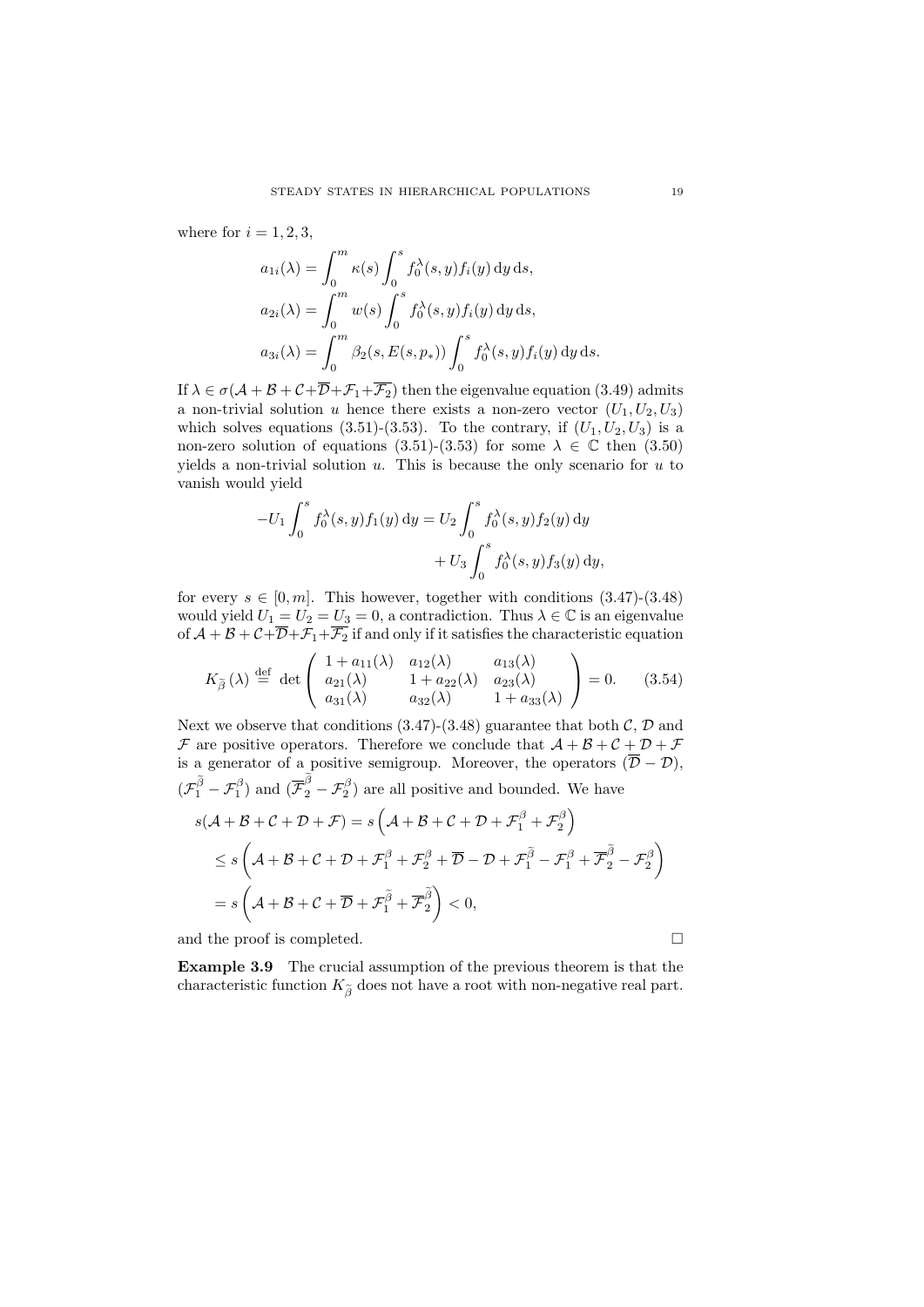Here we only present an example when this condition may be easily verified. In particular, let us assume that

 $\kappa \equiv c_1$ ,  $w \equiv c_2$ ,  $\beta_2 \equiv c_3$ 

for some constants  $c_1, c_2, c_3 > 0$ . In this special case the characteristic equation  $K_{\widetilde{\beta}}(\lambda) = 0$  takes the simple form

$$
1 = \int_0^m \int_0^s f_0^{\lambda}(s, y) (c_1 f_1(y) + c_2 f_2(y) + c_3 f_3(y)) dy ds.
$$

Therefore there exists a unique dominant real eigenvalue, which is negative, if

$$
\int_{0}^{m} \int_{0}^{s} \exp \left\{-\int_{y}^{s} \frac{\gamma_{s}(x, P_{*}) + \mu(x, E(x, p_{*}))}{\gamma(x, P_{*})} dx\right\}
$$

$$
\times \left(\frac{\beta_{1}(y) (c_{3} + c_{2} \int_{0}^{m} \beta_{2}(s, E(s, p_{*})) p_{*}(s) ds)}{\gamma(y, P_{*})}\right]
$$

$$
-\frac{c_{2} \mu_{E}(y, E(y, p_{*})) + c_{1} \gamma_{Ps}(y, P_{*}) p_{*}(y) + c_{1} \gamma_{P}(y, P_{*})}{\gamma(y, P_{*})}\right) dy ds
$$

 $< 1$ .

The latter condition may be easily verified for fixed model ingredients.

3.3. The extinction equilibrium. In this subsection we establish a simple criterion for the stability/instability of the trivial steady state  $p_* \equiv 0$ . The stability of the trivial steady state is important from the biological point of view, as it can answer the question for example if a species can be introduced successfully into (or can invade) a new habitat. In case of the trivial steady state the eigenvalue problem can be written as

$$
(\mathcal{A} + \mathcal{B} + \mathcal{F}_{\beta} - \lambda \mathcal{I}) u = 0, \quad u(s = 0) = 0,
$$
\n(3.55)

where  $\lambda \in \mathbb{C}$ , the operators A and B are defined via (3.34)-(3.35) with  $p_* \equiv 0$  (and  $P_* = 0$ ) and

$$
\mathcal{F}_{\beta}u = \int_0^m \beta(\,\cdot\,,y,\mathbf{0})u(y)\,\mathrm{d}y.
$$

We recall that in case of simpler scramble competition models the so called net reproduction function played a crucial role in the stability analysis of equilibrium solutions, see e.g. [13]. In particular, we managed to relate our stability results to a biologically meaningful model ingredient, namely the net reproduction rate. In case of hierarchical contest competition models this is less straightforward as we have seen. Nevertheless at least for a separable fertility function

$$
\beta(s, y, E(y, \cdot)) = \beta_1(s)\beta_2(y, E(y, \cdot)),
$$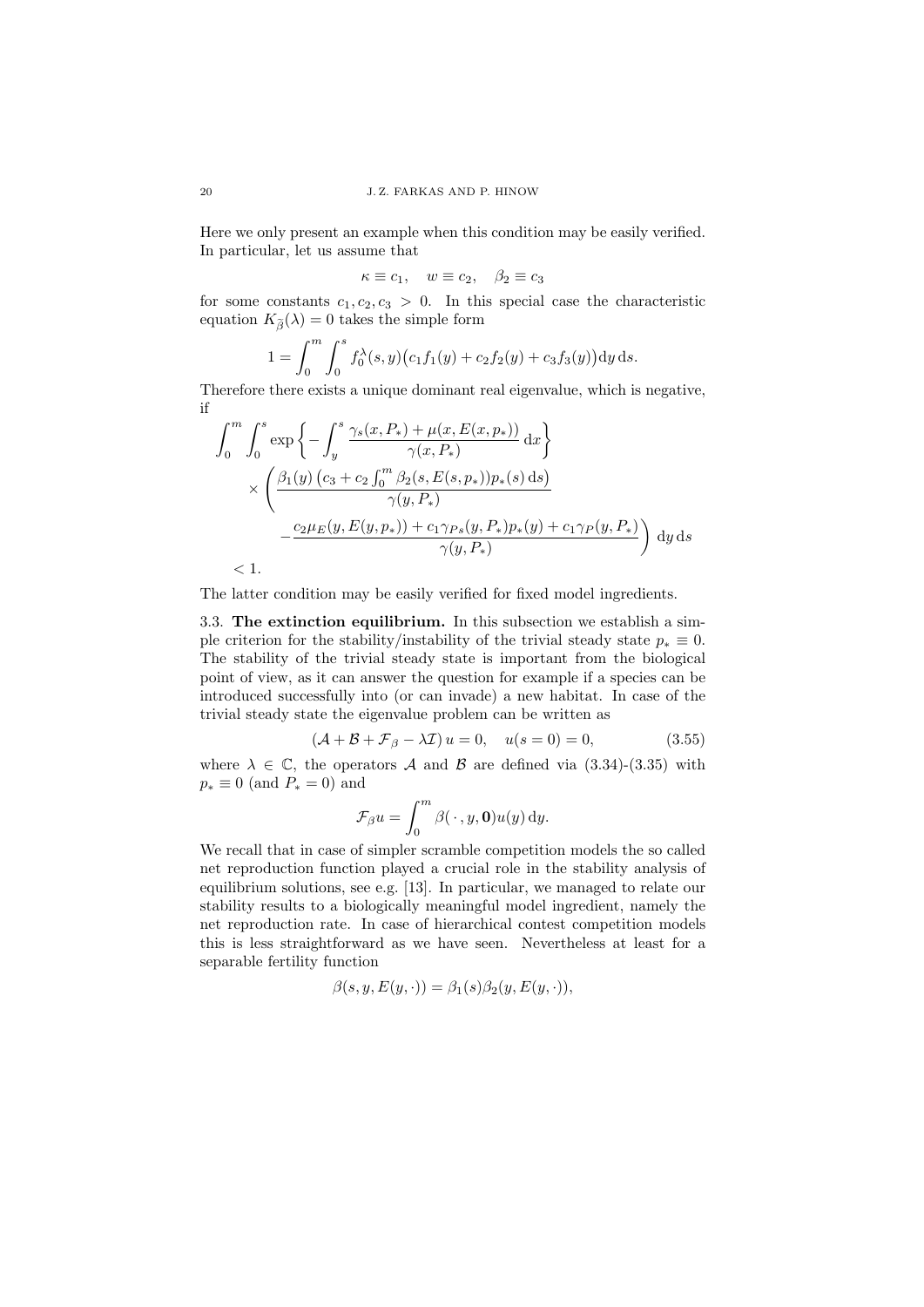we may define a net reproduction functional

$$
R: L^1_+(0, m) \to \mathbb{R}
$$

of the standing population  $p$  as

$$
R(p)
$$

$$
= \int_0^m \int_0^s \exp\left\{-\int_y^s \frac{\gamma_s(x, P) + \mu(x, E(x, p))}{\gamma(x, P)} dx\right\} \frac{\beta_1(y)\beta_2(s, E(s, p))}{\gamma(y, P)} dy ds,
$$
  

$$
= \int_0^m \frac{\beta_2(s, E(s, p))}{\gamma(s, P)} \int_0^s \beta_1(y) \exp\left\{-\int_y^s \frac{\mu(x, E(x, p))}{\gamma(x, P)} dx\right\} dy ds,
$$

where  $P$  is the weighted population according to  $(1.4)$ . The value of the functional  $R$  is the expected number of offspring to be produced by an individual in her lifetime. Individuals of size  $\gamma$  are produced at a rate  $\beta_1$ and need to survive from size  $y$  to size  $s$  to reproduce. We also note that  $R(p_*) = 1$  is a necessary condition for the existence of a positive steady state  $p_*$  of our model. It is however not a sufficient condition in contrast to scramble competition models, i.e. when density dependence is incorporated via finite dimensional nonlinearities in the vital rates.

**Proposition 3.10.** Assume that there exists a function  $\beta^l$  such that

$$
\beta^l(s, y) = \beta_1^l(s)\beta_2^l(y) \le \beta(s, y, \mathbf{0})
$$

and  $R_{\beta^l}(\mathbf{0}) > 1$  (where  $R_{\beta^l}$  stands for the net reproduction functional corresponding to the fertility function  $\beta^l$ ). Then the trivial steady state is linearly unstable. On the other hand if there exists a function  $\beta^u$  with

$$
\beta^u(s, y) = \beta_1^u(s)\beta_2^u(y) \ge \beta(s, y, \mathbf{0})
$$

and  $R_{\beta^u}(\mathbf{0}) < 1$ , then the trivial steady state is linearly stable.

**Proof.** The eigenvalue equation  $(3.55)$  has a nontrivial solution if and only if  $\lambda$  satisfies the characteristic equation

$$
1 = K^{l}(\lambda) \stackrel{\text{def}}{=} \int_{0}^{m} \beta_{2}^{l}(s) \times \int_{0}^{s} \exp\left\{-\int_{y}^{s} \frac{\gamma_{s}(x, P_{*}) + \mu(x, E(x, p_{*})) + \lambda}{\gamma(x, P_{*})} dx\right\} \frac{\beta_{1}^{l}(y)}{\gamma(y, P_{*})} dy ds. \tag{3.56}
$$

It can be shown that  $\lim_{\lambda \to +\infty} K^l(\lambda) = 0$ . Therefore, if  $R_{\beta^l}(\mathbf{0}) > 1$  holds true, then the characteristic equation (3.56) admits a positive solution  $\lambda$ . Since  $\mathcal{A} + \mathcal{B} + \mathcal{F}_{\beta}$  generates a positive semigroup, and the operator  $\mathcal{F}_{\beta} - \mathcal{F}_{\beta}$  is positive we have  $0 < s(A + B + \mathcal{F}_{\beta}) \le s(A + B + \mathcal{F}_{\beta})$  and the instability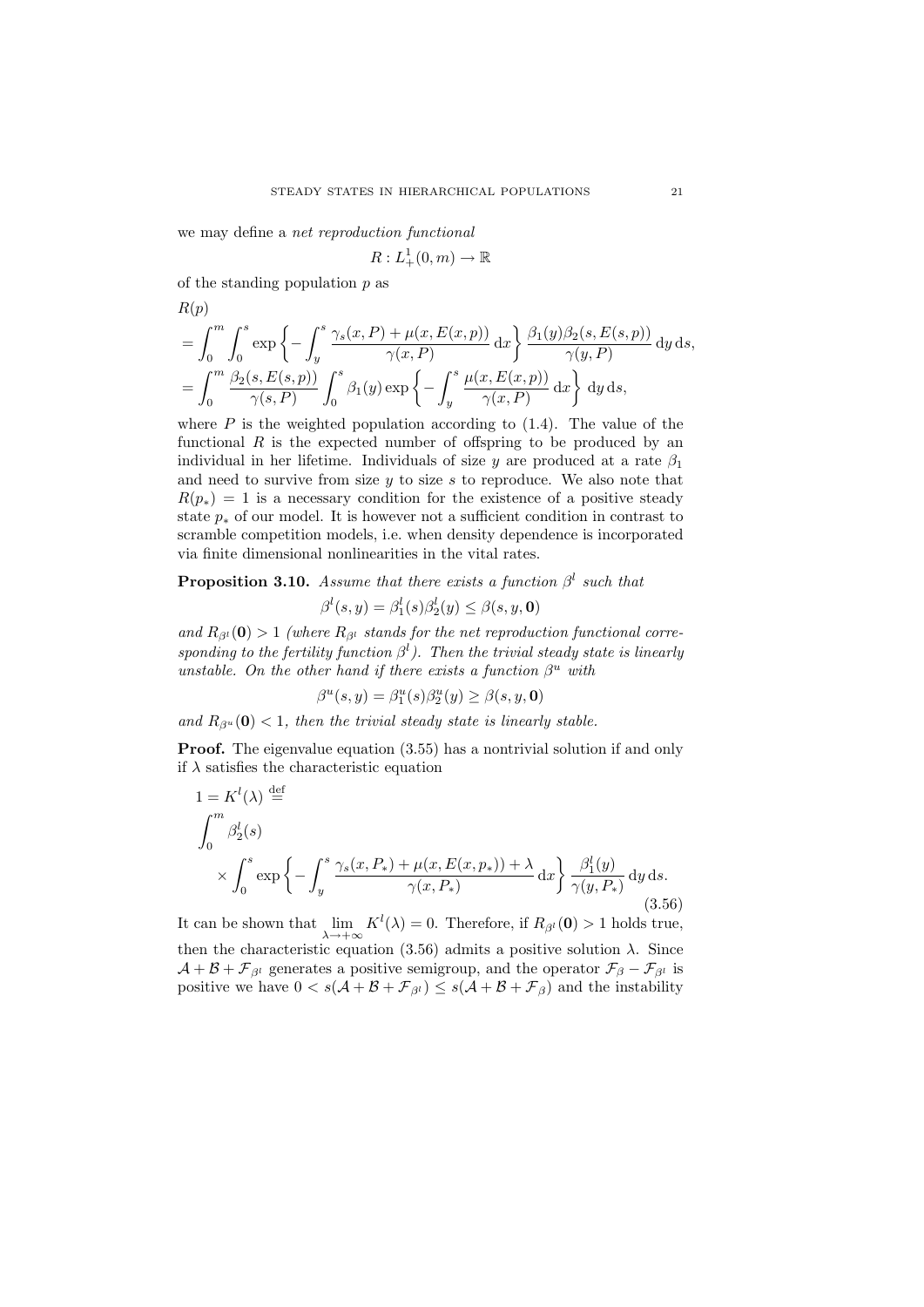part follows. Similarly, if  $R_{\beta^u}(\mathbf{0}) < 1$  holds true, then the characteristic equation  $1 = K^u(\lambda)$  does not have a solution with non-negative real part. Therefore on the grounds of Proposition 3.7. we have

$$
s(\mathcal{A} + \mathcal{B} + \mathcal{F}_{\beta} + \mathcal{F}_{\beta^u} - \mathcal{F}_{\beta}) \le s(\mathcal{A} + \mathcal{B} + \mathcal{F}_{\beta^u}) < 0,
$$
  
and the stability part follows.

## 4. Concluding remarks

Hierarchical structured population models are important from the application point of view as they describe the evolution of populations in which individuals are experiencing size-specific environment. This is the case for example in a tree population or in a cannibalistic population. They pose a greater mathematical challenge though than scramble competition models. In the recent papers [14, 15] we started to investigate the asymptotic behavior of hierarchical structured partial differential equation models with one state at birth. Nevertheless, the question of the existence of positive equilibrium solutions for hierarchical models remained an open question up to our knowledge. In this work we formulated biologically relevant conditions for the existence of positive steady states of a very general model.

In the second part we focused on the stability of equilibria. As we have also seen earlier in [14, 15], the main difficulty to establish easily verifiable stability/instability conditions for positive steady states of hierarchical structured population models is that the point spectrum of the semigroup generator cannot be characterized explicitly via zeros of an associated characteristic function. In [14, 15] we devised a dissipativity calculation to show that the linearized semigroup has negative growth bound, and therefore the steady state is stable. The stability conditions we obtained in that way, though, were extremely restrictive. Therefore in this work we devised a new approach to establish stability by using results from the theory of compact and positive operators.

The separability assumption made in (3.27) is only required for the result of Grabosch and Heijmans [17] to be applicable, and not to prove any of the results concerning the linearized semigroup  $T(t)$ . A Principle of Linearized Stability for fully nonlinear (quasilinear) hyperbolic equations remains a problem for future investigations. We also refer [22, 25, 27] for related results. This needs a bit polishing.

Acknowledgments. J. Z. Farkas was supported by a personal research grant by the Carnegie Trust for the Universities of Scotland. Part of this work was done while J. Z. Farkas visited the University of Wisconsin - Milwaukee. Financial support from the Department of Mathematical Sciences is greatly appreciated.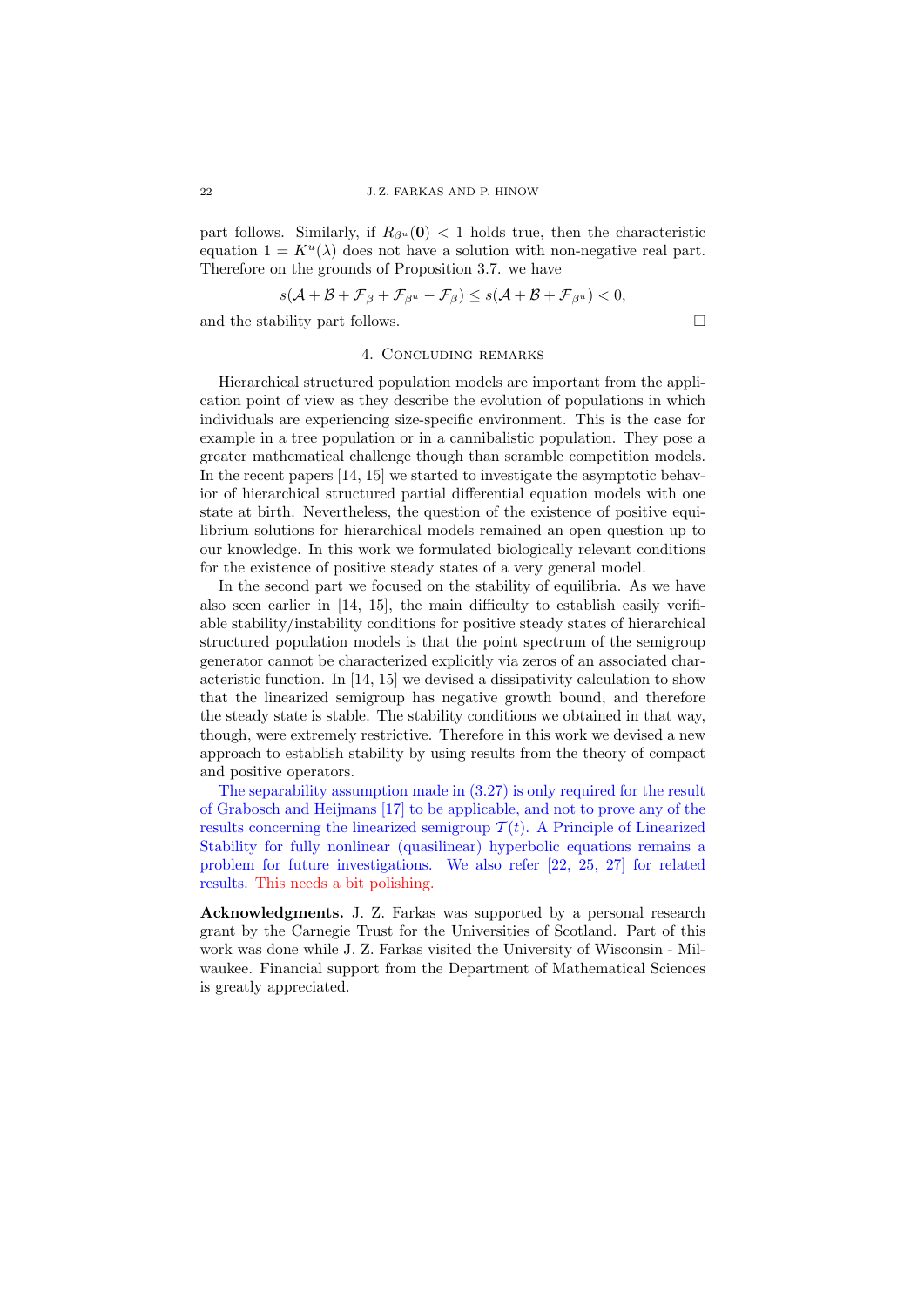## **REFERENCES**

- [1] A. S. Ackleh, K. Deng, and S. Hu. A quasilinear hierarchical size-structured model: well-posedness and approximation, Appl. Math. Optim. 51 (2005), 35-59.
- [2] A. S. Ackleh and K. Ito. Measure-valued solutions for a hierarchically size-structured population, J. Differential Equations 217 (2005), 431–455.
- [3] R. A. Adams, J. J. F. Fournier. Sobolev Spaces, 2nd edition, Elsevier/Academic Press, Amsterdam, Boston (2003).
- [4] H. Amann. Fixed point equations and nonlinear eigenvalue problems in ordered Banach spaces, SIAM Rev. 18 (1976), 620–709.
- [5] W. Arendt, A. Grabosch, G. Greiner, U. Groh, H. P. Lotz, U. Moustakas, R. Nagel, F. Neubrander and U. Schlotterbeck, One-Parameter Semigroups of Positive Operators, Springer-Verlag, Berlin, (1986).
- $[6]$  Å. Calsina and J. Saldaña. Asymptotic behavior of a model of hierarchically structured population dynamics, J. Math. Biol. 35 (1997), 967–987.
- $[7]$   $\AA$ . Calsina and J. Saldaña. Basic theory for a class of models of hierarchically structured population dynamics with distributed states in the recruitment, Math. Models Methods Appl. Sci. 16 (2006), 1695–1722.
- [8] J. M. Cushing. The dynamics of hierarchical age-structured populations, J. Math. Biol. 32 (1994), 705–729.
- [9] J. M. Cushing. An Introduction to Structured Population Dynamics, SIAM, Philadelphia (1998).
- [10] K. Deimling. Nonlinear Functional Analysis, Springer-Verlag, Berlin (1985).
- [11] K.-J. Engel and R. Nagel. One-Parameter Semigroups for Linear Evolution Equations, Springer, New York 2000.
- [12] J. Z. Farkas, D. M. Green and P. Hinow. Semigroup analysis of structured parasite populations, Math. Model. Nat. Phenom. 5 (2010), 94–114.
- [13] J. Z. Farkas and T. Hagen. Stability and regularity results for a size-structured population model, J. Math. Anal. Appl. 328 (2007), 119–136.
- [14] J. Z. Farkas and T. Hagen. Asymptotic analysis of a size-structured cannibalism model with infinite dimensional environmental feedback, Commun. Pure Appl. Anal. 8 (2009), 1825–1839.
- [15] J. Z. Farkas and T. Hagen. Hierarchical size-structured populations: The linearized semigroup approach, Dyn. Contin. Discrete Impuls. Syst. Ser. A Math. Anal. 17 (2010), 639–657.
- [16] J. Z. Farkas and P. Hinow. On a size-structured two-phase population model with infinite states-at-birth, Positivity 14 (2010), 501–514.
- [17] A. Grabosch and H. J. A. M. Heijmans. Cauchy problems with state-dependent time evolution, Japan J. Appl. Math.  $7$  (1990), 433-457.
- [18] M. E. Gurtin and R. C. MacCamy. Non-linear age-dependent population dynamics, Arch. Rational Mech. Anal. 54 (1974), 281–300.
- [19] S. M. Henson and J. M. Cushing. Hierarchical models of intra-specific competition: scramble versus contest, J. Math. Biol. 34 (1996), 755–772.
- [20] S. R.-J. Jang and J. M. Cushing. A discrete hierarchical model of intra-specific competition, J. Math. Anal. Appl. 280 (2003), 102–122.
- [21] S. R.-J. Jang and J. M. Cushing. Dynamics of hierarchical models in discrete-time, J. Difference Equ. Appl. 11 (2005), 95–115.
- [22] N. Kato. A principle of linearized stability for nonlinear evolution equations, Trans. Amer. Math. Soc. 347 (1995), 2851–2868.